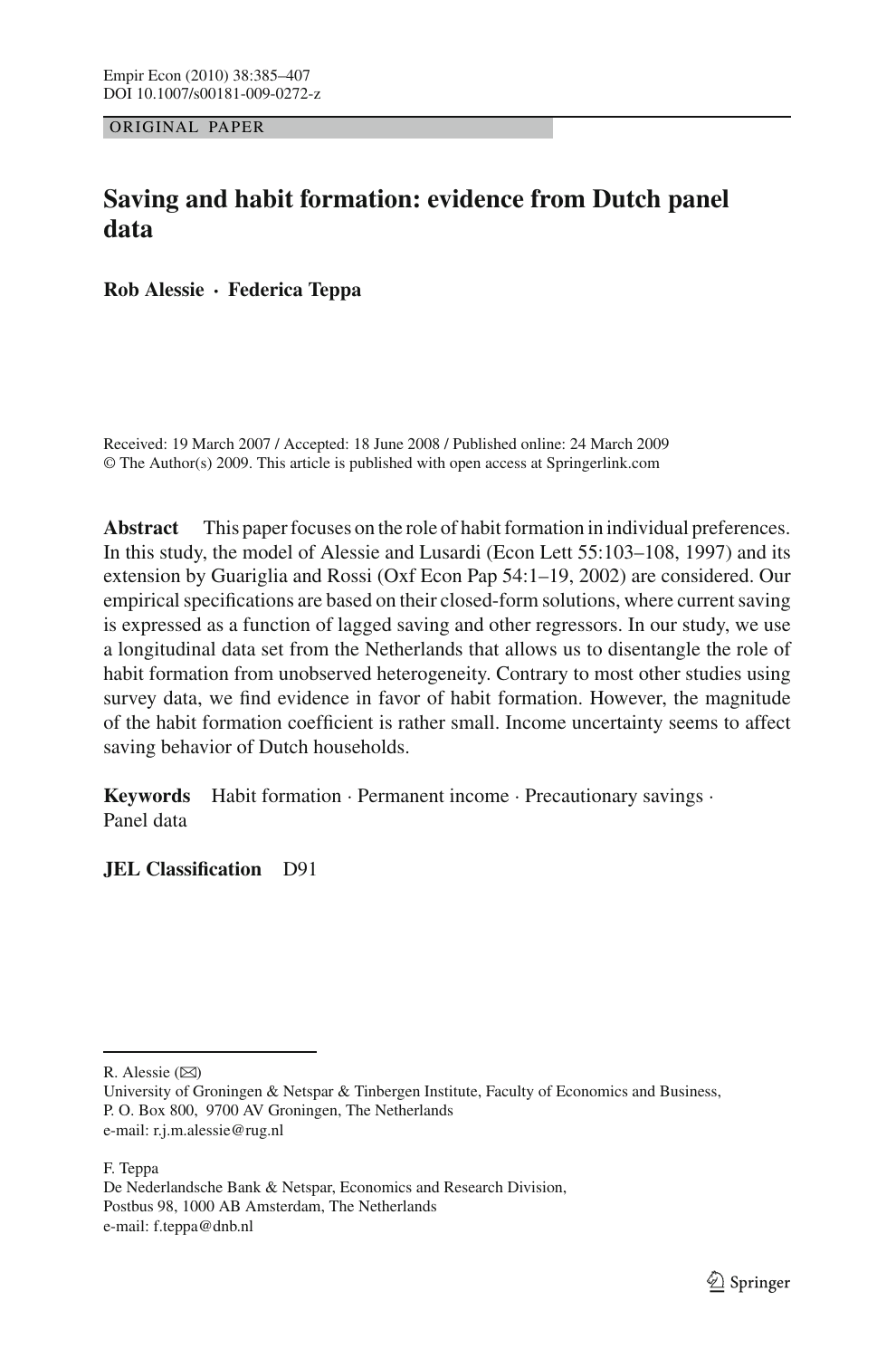# **1 Introduction**

The concept of habit formation relies on the idea that one's own past consumption might have an effect on the utility yielded by current consumption: for a given level of current consumption, a larger habit stock lowers utility. Habits were first introduced in the context of demand systems (see, e.g. [Pollak 1970\)](#page-21-0). In the literature a distinction between two types of habits has been made: myopic (or naive) and rational. In the first case (see, e.g. [Pollak 1970\)](#page-21-0), consumers are not aware of the effects that their current consumption decisions will have on their future marginal rates of substitution between goods and as a consequence their behavior may be time-inconsistent. In the second case [\(Spinnewijn 1981](#page-21-1)), consumers are aware of the habit forming effect of current consumption.

The presence of habit formation may provide an appealing (partial) explanation to a number of anomalous empirical findings contrasting some of the permanent income model's predictions, such as the "excess sensitivity" of aggregate consumption growth relative to current labor income growth, $\frac{1}{1}$  its "excess smoothness" relative to lagged labor income growth,<sup>[2](#page-1-1)</sup> the equity premium<sup>3</sup> puzzle, and the risk-free rate<sup>4</sup> puzzle [\(Abel 1990;](#page-21-2) [Campbell and Cochrane 1999](#page-21-3)). Moreover, [Carroll et al.](#page-21-4) [\(2000\)](#page-21-4) show that if one allows for habit formation, then standard growth models can be reconciled with the empirical evidence suggesting that high growth leads to high saving, rather than the other way around.

In general, mixed conclusions about the strength of habit formation arise from past studies of time-nonseparable preferences based on aggregate consumption data. A number of studies using aggregate consumption data (see e.g. [Dunn and Singleton](#page-21-5) [1986\)](#page-21-5) display very little evidence of habits. However, other studies concerning US data [\(Ferson and Constantinides 1991](#page-21-6)) lead to a different conclusion.

One of the most common approaches in micro-econometric studies used to test the presence of habit formation has been the Euler equation approach. It focuses on a specific first-order condition implied by the optimization problem faced by a generic consumer, allowing the estimation of preference parameters. In this strand of literature, [Hotz et al.](#page-21-7) [\(1988\)](#page-21-7) examine whether intertemporally nonseparable utility functions are

<span id="page-1-0"></span><sup>&</sup>lt;sup>1</sup> The permanent income model predicts that consumption changes should be orthogonal to predictable, or lagged, income changes. Yet, the correlation between consumption growth and lagged income growth seems to be one of the most robust features of aggregate data [\(Flavin 1981;](#page-21-8) [Campbell and Deaton 1989;](#page-21-9) [Runkle 1991\)](#page-21-10).

<span id="page-1-1"></span><sup>&</sup>lt;sup>2</sup> The permanent income model predicts that consumption growth should be more volatile than income growth if aggregate income growth has positive serial correlation. Yet, aggregate consumption growth seems to be much smoother than aggregate income growth [\(Campbell and Deaton 1989](#page-21-9)). Notice however that a number of studies based on household-level data (e.g. [Runkle 1991](#page-21-10)) show a strong correlation between consumption growth and lagged income growth.

<span id="page-1-2"></span><sup>&</sup>lt;sup>3</sup> Under time-separable utility, [Mehra and Prescott](#page-21-11) [\(1985\)](#page-21-11) could not find a plausible pair of subjective discount rate and relative risk aversion of the representative consumer to match the mean of the annual real rate of interest and of the equity premium in a US sample over a 90-year period. That is, stocks were not sufficiently riskier than Treasury bills to explain the spread of their returns.

<span id="page-1-3"></span><sup>&</sup>lt;sup>4</sup> [Weil](#page-22-0) [\(1989](#page-22-0)) found that in the same sample used by [Mehra and Prescott](#page-21-11) [\(1985\)](#page-21-11), although individuals like consumption to be very smooth and although the risk-free rate is very low, they still save enough so that per-capita consumption grows rapidly.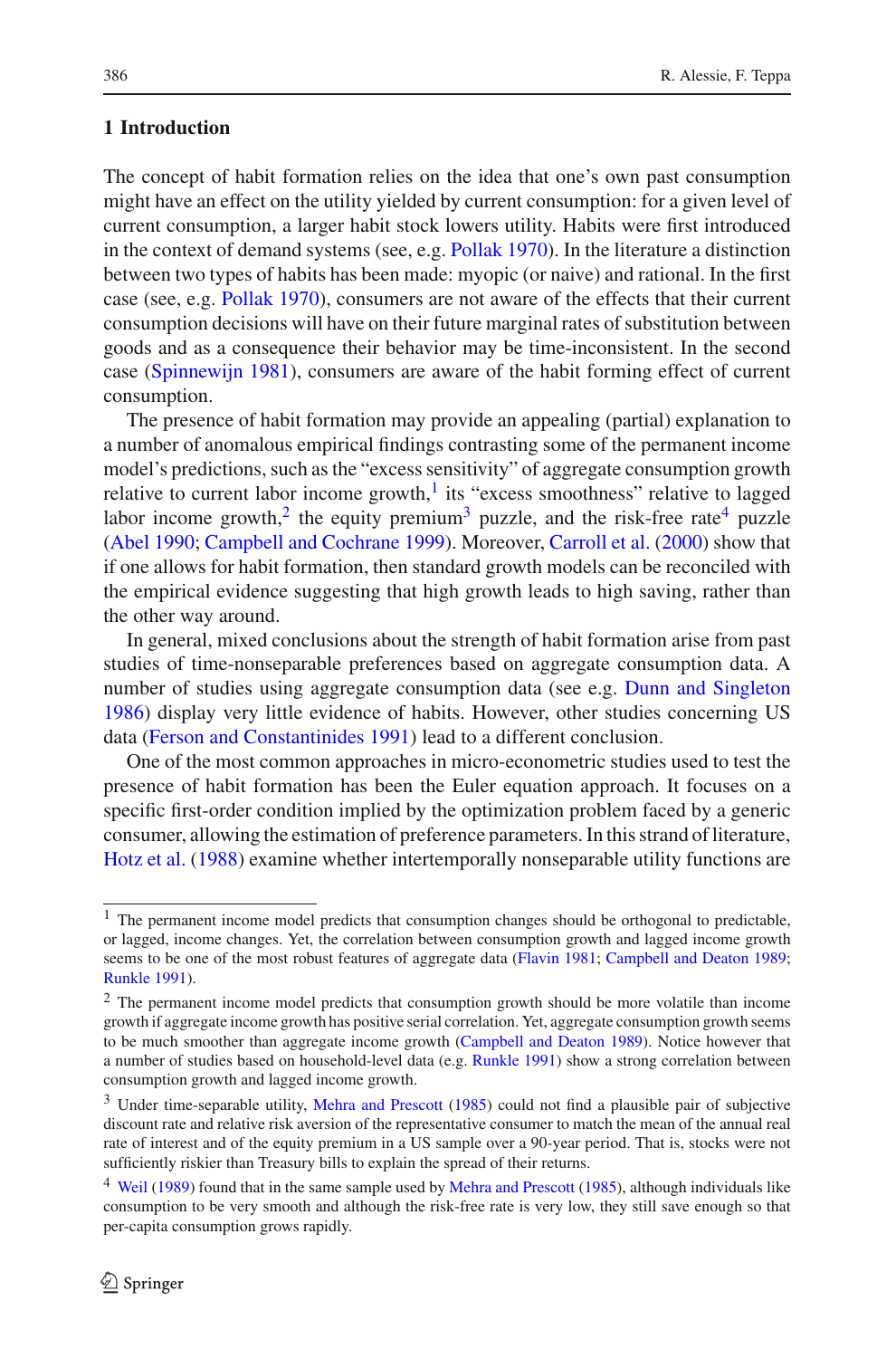important in characterizing microdata on life-cycle labor supply behavior among white male workers in the U.S. They find empirical support for the hypothesis that agents' preferences directly depend upon past leisure decisions and for the relatively simple specification of nonseparable preferences. More recently, [Meghir and Weber](#page-21-12) [\(1996\)](#page-21-12) argue that the within marginal rate of substitution function can be used as a control when evaluating results obtained using the intertemporal Euler equation. They use a large sample of US households, drawn from twelve years of the Consumer Expenditure Survey to model the intertemporal and within period allocation of expenditure on food in the home, transport, and services, and they allow for the presence of liquidity constraints. Their findings show no empirical support for intertemporal non-separability of preferences over the three categories of consumption. Similarly, [Dynan](#page-21-13) [\(2000\)](#page-21-13) finds no evidence of habit formation at the annual frequency. Her analysis on food consumption data from the Panel Study on Income Dynamics indicates that habit formation has at most a limited impact on consumers' behavior. This finding is robust to a number of changes in the model's specification. However, both these studies do not control explicitly for time invariant unobserved heterogeneity across households, that may lead to a spurious relationship between future and past consumption. Using Spanish panel data, [Carrasco et al.](#page-21-14) [\(2005\)](#page-21-14) build on the study by [Meghir and Weber](#page-21-12) [\(1996\)](#page-21-12) and show how crucial it is to account for fixed effects when testing for the pres-ence of habit formation in consumption decisions.<sup>[5](#page-2-0)</sup> If fixed effects are not taken into account, they find evidence of intertemporally separable preferences.<sup>[6](#page-2-1)</sup> However this result is not robust once they control for time invariant unobserved heterogeneity across households: in this case, a significant role of habit formation is found. More recently, [Malley and Molana](#page-21-15) [\(2006](#page-21-15)) use U.S. time series data on consumers' expenditures and disposable income from the U.S. National Income and Product Accounts covering the period 1929–2001 to estimate the path of aggregate consumption implied by the permanent income model. They find a significant and robust role of habit formation.

An alternative approach to the Euler equation is adopted by [Alessie and Lusardi](#page-21-16) [\(1997\)](#page-21-16), who derive closed-form solutions for consumption (and saving) under the assumption of CARA within period preferences. Closed-form solutions for consumption and saving allow a better understanding of some of the issues concerning those variables, as they provide a rich specification that extends some of the previous results in the literature. A problem with the model of [Alessie and Lusardi](#page-21-16) [\(1997](#page-21-16)) is that it does not preclude negative consumption. A detailed description of Alessie and Lusardi's [model](#page-21-17) [is](#page-21-17) [provided](#page-21-17) [in](#page-21-17) [Se](#page-21-17)ct. [2.](#page-3-0)

Guariglia and Rossi [\(2002\)](#page-21-17) generalize Weil's non-expected utility model (1993) by allowing for habit formation. They obtain a closed-form solution for saving as a function of, among other things, lagged consumption. Their model can be seen as an extension of [Alessie and Lusardi](#page-21-16) [\(1997\),](#page-21-16) [as](#page-21-16) [in](#page-21-16) [the](#page-21-16) [closed](#page-21-16) [form](#page-21-16) [solution](#page-21-16) [of](#page-21-16) Alessie and Lusardi [\(1997\)](#page-21-16) the lagged consumption variable does not appear as an explanatory variable. [Guariglia and Rossi](#page-21-17) [\(2002](#page-21-17)) then derive an Euler equation of consumption changes, where current consumption changes depend on lagged changes and labor

<span id="page-2-0"></span><sup>5</sup> [Carrasco et al.](#page-21-14) [\(2005\)](#page-21-14) focus on the same consumption items as [Meghir and Weber](#page-21-12) [\(1996](#page-21-12)), namely food at home, transport and services.

<span id="page-2-1"></span> $6$  This result is in line with both [Meghir and Weber](#page-21-12) [\(1996](#page-21-12)) and [Dynan](#page-21-13) [\(2000](#page-21-13)).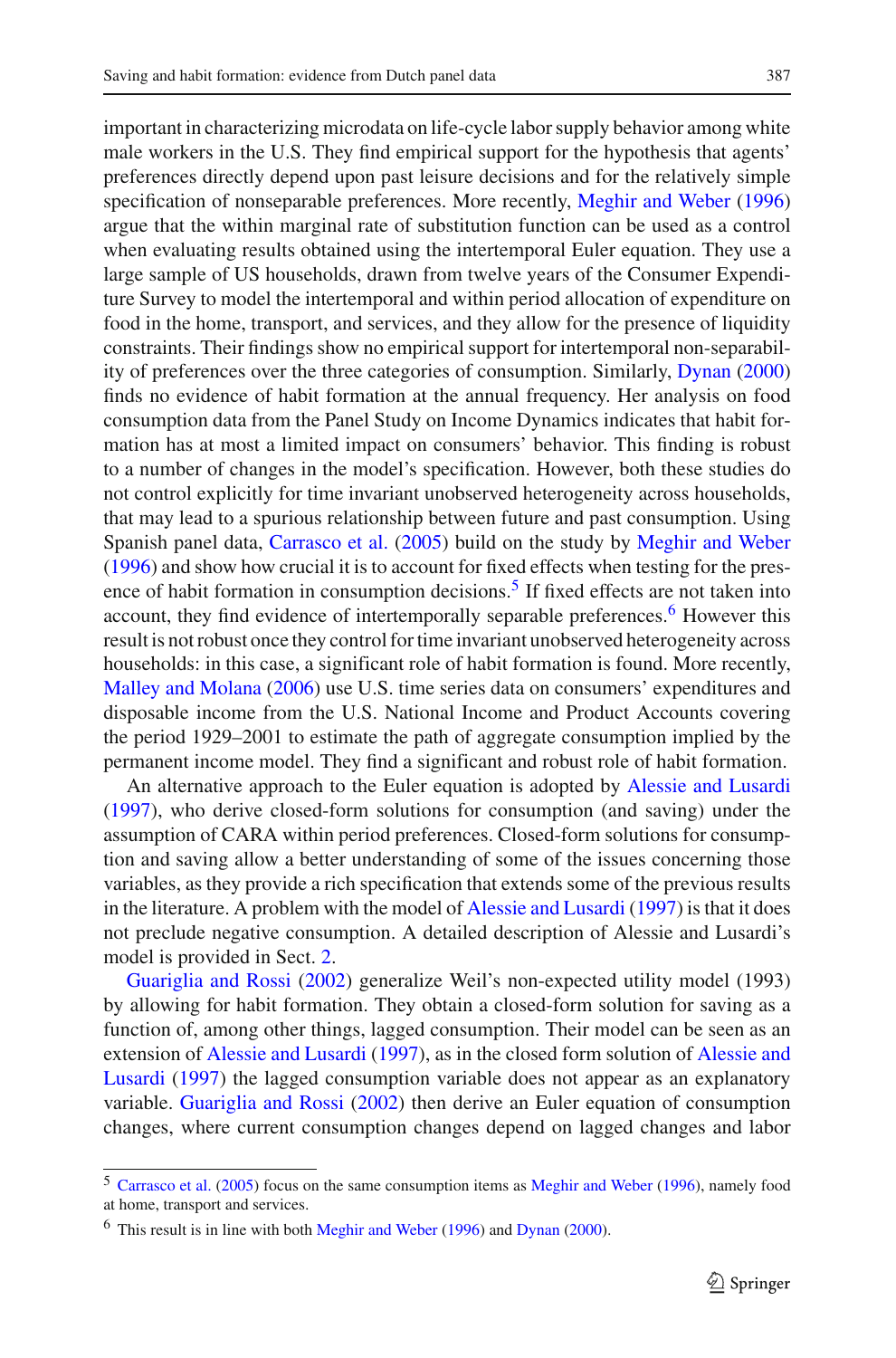income risk.<sup>[7](#page-3-1)</sup> They estimate this Euler equation using food consumption data from the British Household Panel Survey for the period 1992–1997, by allowing for unobserved time invariant heterogeneity in preferences. They find that both labor income risk and past changes in consumption are important in determining current changes in consumption. In particular, their estimation results suggest that the lagged changes in consumption display a strong statistically significant negative effect on the current changes. This suggests that the utility function exhibits durability in [Deaton](#page-21-18) [\(1992\)](#page-21-18) sense, rather than habit formation. It is worthwhile saying that Guariglia and Rossi's empirical model can also be justified by the model by [Alessie and Lusardi](#page-21-16) [\(1997](#page-21-16)). In other words [Guariglia and Rossi](#page-21-17) [\(2002](#page-21-17)) cannot infer empirically whether or not their extension of Weil's model describes household behavior in a better way than the model of [Alessie and Lusardi](#page-21-16) [\(1997\)](#page-21-16).

In this [paper,](#page-21-17) [we](#page-21-17) [estimate](#page-21-17) [the](#page-21-17) [models](#page-21-17) [of](#page-21-17) [Alessie and Lusardi](#page-21-16) [\(1997\)](#page-21-16) and Guariglia and Rossi [\(2002](#page-21-17)). Our empirical models are based on their closed-form solutions, $8$ where saving is expressed as a function of lagged saving and other regressors. We opt for this choice because the closed form solution embodies more information about the habit formation model than the Euler equation does, and allows for a more powerful test of the validity of the habit formation model than the alternative approach. For example, contrary to [Guariglia and Rossi](#page-21-17) [\(2002\)](#page-21-17) we are able to discriminate empirically between the models of [Alessie and Lusardi](#page-21-16) [\(1997\)](#page-21-16) and [Guariglia and Rossi](#page-21-17) [\(2002](#page-21-17)). However, we have to qualify a bit the remark about the advantages of using the closed form solution in the empirical exercise: the closed form solution approach relies more heavily on proxy variables (e.g. we need a proxy for the expected discounted value of future income changes).

The remainder of the paper is organized as follows. In Sect. [2,](#page-3-0) we present the theoretical model. Section [3](#page-7-0) describes our dataset, Sect. [4](#page-11-0) provides the empirical implementation, and Sect. [5](#page-14-0) contains the empirical results. Section [6](#page-20-0) concludes the paper.

### <span id="page-3-0"></span>**2 The theoretical model for habit formation and precautionary saving**

In this section we describe the theoretical model we will use for empirical tests. We strictly refer to [Alessie and Lusardi](#page-21-16) [\(1997](#page-21-16)) model of habit formation, in its precautionary saving specification.

The reference model is the one by [Caballero](#page-21-19) [\(1990](#page-21-19)), with a Constant Absolute Risk Aversion (CARA) utility function and an uncertain non-capital income (income is assumed to be a strictly exogenous variable), following a moving-average process with  $\psi_i$  representing the *i*th MA coefficient. Hence:

$$
E_t y_\tau - E_{t-1} y_\tau = \psi_{\tau - t} w_t, \quad \tau \ge t \tag{1}
$$

<span id="page-3-1"></span><sup>7</sup> In the derivation of the Euler equation, [Guariglia and Rossi](#page-21-17) [\(2002\)](#page-21-17) assume that the rate of time preference equals the real interest rate.

<span id="page-3-2"></span><sup>8</sup> Alternatively, we could have used the Euler-equation approach (see e.g., [Guariglia and Rossi](#page-21-17) [\(2002](#page-21-17)) and [Dynan](#page-21-13) [\(2000\)](#page-21-13)).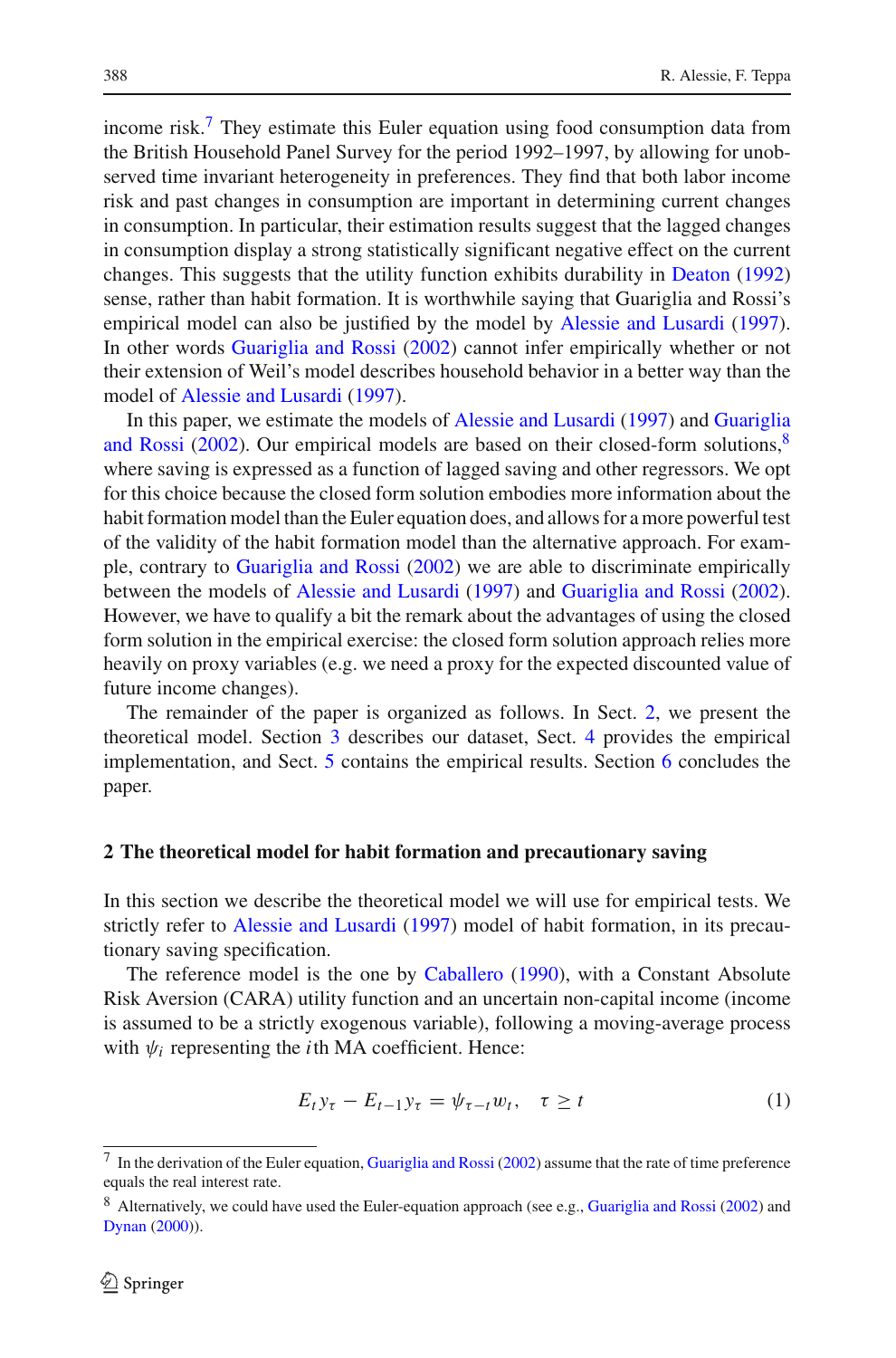where  $\psi_0 = 1$ ,  $\sum_{\tau=t}^{\infty} (1+r)^{t-\tau} \psi_{\tau-t} < \infty$  [an](#page-21-16)d  $w_t$  [is](#page-21-16) an [i.i.d.](#page-21-16) [innovation.](#page-21-16) Alessie and Lusardi [\(1997\)](#page-21-16) extend [Caballero](#page-21-19) [\(1990](#page-21-19)) model by allowing for habit formation.

Assuming an infinite planning horizon, households choose current and future consumption in such a way that the following expected intertemporal non-additive utility function is maximized:

$$
\text{Max } E_t \sum_{\tau=t}^{\infty} (1+\rho)^{t-\tau} \left( -\frac{1}{\theta} e^{-\theta (c_\tau - \gamma c_{\tau-1})} \right) \tag{2}
$$

<span id="page-4-2"></span><span id="page-4-1"></span>subject to an intertemporal budget constraint $9$ :

$$
\sum_{\tau=t}^{\infty} (1+r)^{t-\tau} c_{\tau} = (1+r)A_{t-1} + \sum_{\tau=t}^{\infty} (1+r)^{t-\tau} y_{\tau}
$$
(3)

where  $A_{t-1}$  and  $c_{t-1}$  are given.  $E_t$  is the expectations operator,  $c_{\tau}$  denotes consumption in period  $\tau$ ,  $y_{\tau}$  is non-capital income,  $A_{\tau}$  is non-human wealth at the end of period  $\tau$ , r is the real fixed interest rate and  $\rho$  is the rate of time preference (in the derivation below, we assume that  $r = \rho$ ). Current utility depends not only on current consumption, but also on consumption a period ago. Note that the infinite horizon over which the optimization occurs is a crucial assumption, which might not be realistic. Angelini (2009), however, provides an exact closed form solution for optimal consumption in a finite horizon life-cycle model with CARA preferences. As we will discuss below, the predictions of Angelini's model are rather similar to those of [Alessie and Lusardi](#page-21-16) [\(1997\)](#page-21-16).

Define  $c^*_{\tau} = c_{\tau} - \gamma c_{\tau-1}$ . We can solve the model by expressing everything in terms of  $c_{\tau}^*$ . We can re-write the intertemporal utility function [\(2\)](#page-4-1) as follows:

$$
\text{Max } E_t \sum_{\tau=t}^{\infty} (1+\rho)^{t-\tau} \left( -\frac{1}{\theta} e^{-\theta c_{\tau}^{*}} \right) \tag{4}
$$

Note that the utility function is additively separable in  $c_{\tau}^*$ . The assumption of an infinite planning horizon allows us to rewrite the intertemporal budget constraint [\(3\)](#page-4-2) in the following way:

$$
\sum_{\tau=t}^{\infty} (1+r)^{t-\tau} c_{\tau}^{*}
$$
\n
$$
= -\gamma c_{t-1} + \frac{(1+r-\gamma)}{(1+r)} \left[ (1+r)A_{t-1} + \sum_{\tau=t}^{\infty} (1+r)^{t-\tau} y_{\tau} \right]
$$
\n(5)

$$
A_{\tau} = (1+r)A_{\tau-1} + y_{\tau} - c_{\tau}
$$

<span id="page-4-0"></span><sup>9</sup> Given *At*−1, this intertemporal budget constraint is derived from a transversality condition  $\lim_{\tau \to \infty} A_{\tau} (l + r)^{t - \tau} = 0$  and from the following equation: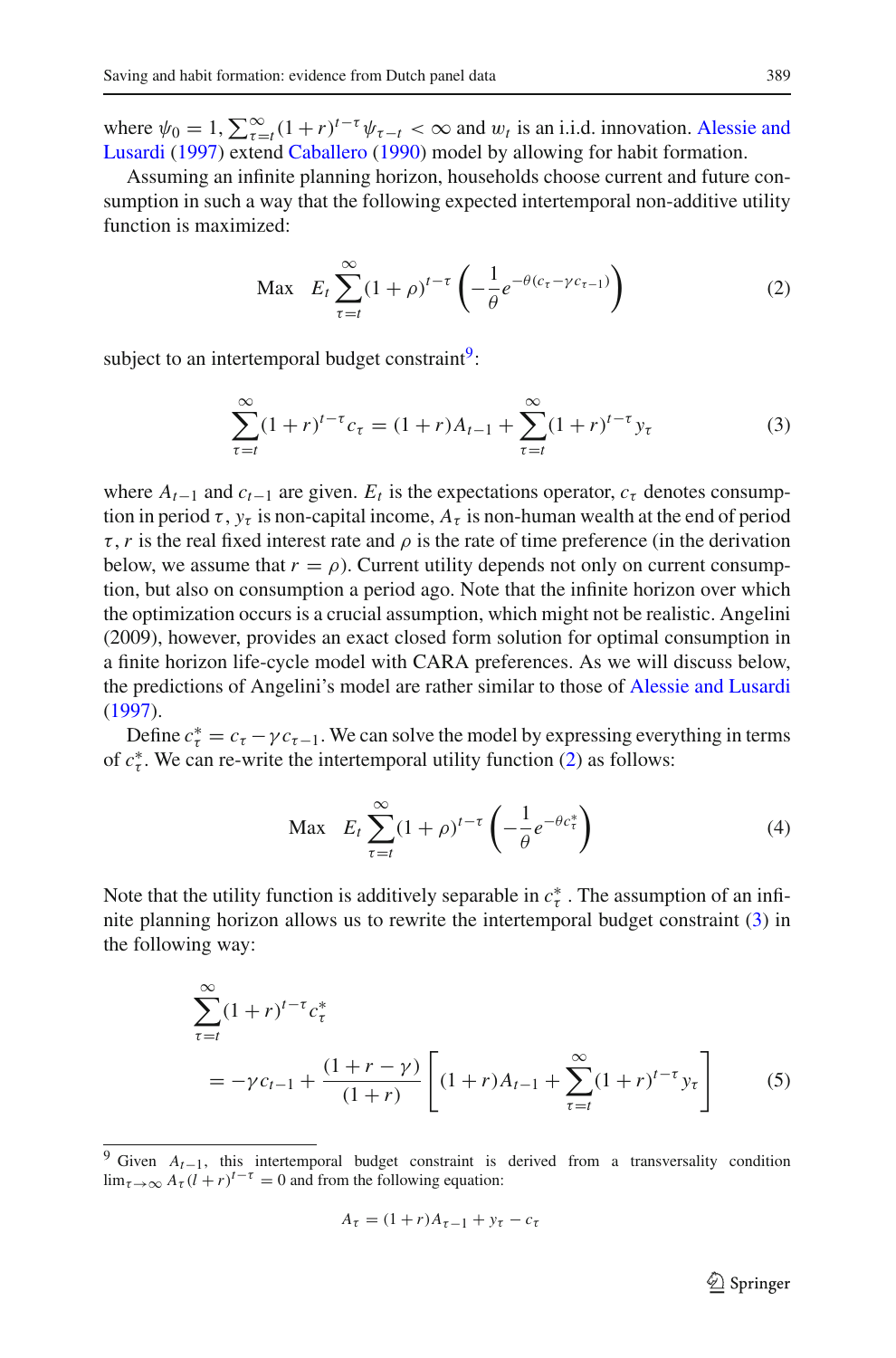Given this equation, [Alessie and Lusardi](#page-21-16) [\(1997](#page-21-16)) prove the following:

• The stochastic process of  $c^*_{\tau} = c_{\tau} - \gamma c_{\tau-1}$  is a martingale with drift:

$$
c_{\tau}^* = c_{\tau-1}^* + \Gamma_{\tau-1} + \nu_{\tau}
$$
 (6)

where  $v_{\tau}$  denotes the innovation in consumption  $c_{\tau}^{*}$  and  $\Gamma_{\tau-1}$  is a measure of the effect of precautionary saving (see below).

• The relation between the consumption innovation  $v<sub>\tau</sub>$  and the income innovation  $w<sub>\tau</sub>$  can be written as:

$$
\upsilon_{\tau} = \psi^* w_{\tau} \tag{7}
$$

where  $\psi^* = (1 - \frac{\gamma}{1+r}) \frac{r}{1+r} \sum_{i=0}^{\infty} \psi_i (1+r)^{-i}$ . This means that if habit formation is not present ( $\gamma = 0$ ), then the consumption innovation equals the annuity value of the contemporaneous innovation in income; with habits, the consumption innovation equals  $(1 - \frac{\gamma}{1+r})$  times the revision in permanent income. As a consequence, the larger the habit formation coefficient  $\gamma$ , the smaller  $\psi^*$ , and consequently, the less sensitive consumption is to income shocks.

<span id="page-5-0"></span>• The consumption function implied by the maximization problem above has the following form:

$$
c_t = \frac{\gamma}{1+r}c_{t-1} + \left(1 - \frac{\gamma}{1+r}\right)Y_{pt} - \frac{r}{1+r} \sum_{\tau=t+1}^{\infty} (1+r)^{t-\tau} \sum_{j=t+1}^{\tau} \Gamma_{j-1} \quad (8)
$$

where  $Y_{pt} = \frac{r}{1+r}[(1+r)A_{t-1} + \sum_{\tau=t}^{\infty} (1+r)^{t-\tau} E_t y_{\tau}]$  denotes permanent income and  $\Gamma_{j-1} = \frac{1}{\theta} \ln E_{j-1} \exp(-\theta \psi^* w_j)$ . Equation [\(8\)](#page-5-0) says that consumption depends on past consumption, permanent income and precautionary saving. Equation [\(8\)](#page-5-0) is additive and precautionary saving depends on the properties of income risk. The parameter  $\gamma$  affects the relative importance of the three terms. In particular, the stronger the habit, the bigger the weight put on past consumption and the lower the effect of permanent income (this is consistent with the fact that "among its potentially important empirical implications, habit formation causes consumers to adjust slowly to shocks in permanent income" [\(Dynan 2000](#page-21-13))). Moreover, the impact of income uncertainty on consumption is smaller in case of strong habit formation. Notice that if  $\gamma = 0$  (no habit formation), the marginal propensity to consume (MPC) out of permanent income shocks (e.g. due to a permanent tax cut) is equal to one.

One might argue that the predictions presented above and our empirical results (see Sect. [5\)](#page-14-0) are primarily driven by the convenient choice of the utility function (CARA preferences) and by the assumption of an infinite time horizon. However, this does not seem to be the case, as the predictions which follow from Eq. [\(8\)](#page-5-0) are qualitatively similar to those of more general models. For instance, [Carroll](#page-21-20) [\(2002\)](#page-21-20) analyzes a habit formation model with Constant Relative Risk Aversion (CRRA) preferences. Like [Alessie and Lusardi](#page-21-16) [\(1997](#page-21-16)), [Carroll](#page-21-20) [\(2002](#page-21-20)) also finds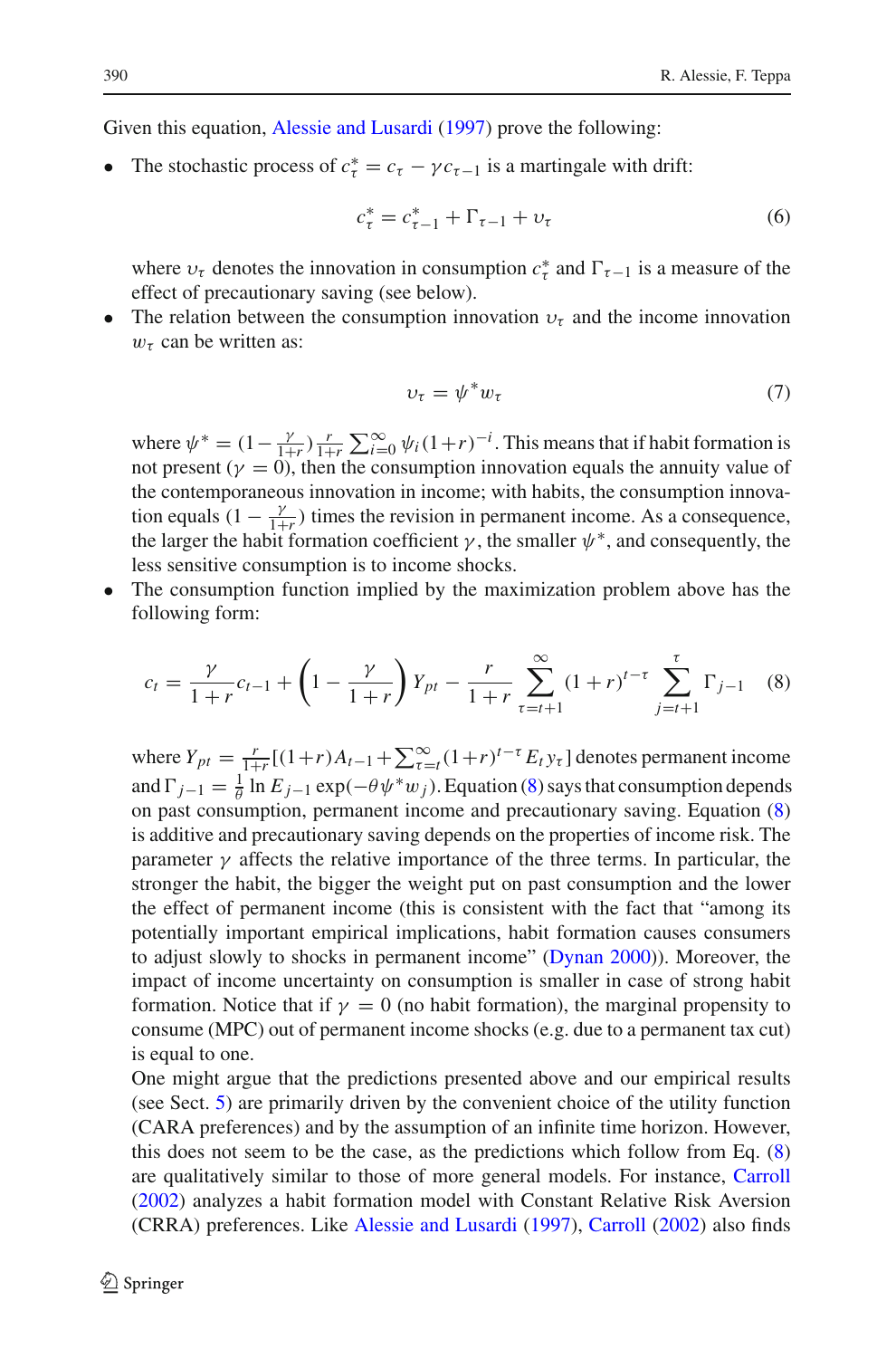that the MPC out of permanent income shocks is considerably lower than one if habit formation is an important phenomenon. In addition, Angelini (2009) extends the model of [Alessie and Lusardi](#page-21-16) [\(1997](#page-21-16)) by considering a finite horizon. Her closed form solution is similar to Eq. [\(8\)](#page-5-0), but the coefficients corresponding to permanent income and lagged consumption are age specific. However, for young and middle aged people those coefficients barely change with age. In other words, Eq. [\(8\)](#page-5-0) seems to effectively describe the consumption behavior of such individuals.

If the model is written in terms of saving (denoted by  $s_t$ ) rather than consumption, the closed-form solution for saving takes the following form:

$$
s_t = \gamma s_{t-1} + \frac{\gamma}{1+r} \Delta y_t - \left(1 - \frac{\gamma}{1+r}\right) \sum_{\tau=t+1}^{\infty} (1+r)^{t-\tau} E_t \Delta y_\tau + \epsilon_t^* \tag{9}
$$

<span id="page-6-2"></span>where  $\epsilon_i^* = \frac{r}{1+r} \sum_{\tau=t+1}^{\infty} (1+r)^{t-\tau} \sum_{j=t+1}^{\tau} \Gamma_{j-1}$  denotes the precautionary saving term. Similarly, saving depends on past saving, current and future income changes and properties of the income process. Once again, the importance of each component is a function of  $\gamma$ , that is of the strength of habit. In the case of no habits  $(y = 0)$ , the equation above is the standard "saving for a rainy day" equation; when there is habit formation ( $\gamma > 0$ ), the stronger the habit, the lower the role of future income changes and of income uncertainty and the higher the one of past [saving.](#page-21-17)

Guariglia and Rossi [\(2002\)](#page-21-17) generalize the non-expected utility model of Weil (1993) by allowing for habit formation. They obtain (see equation 10 of [Guariglia and Rossi](#page-21-17) [\(2002\)](#page-21-17)) the following closed-form solution for consumption as a function of permanent income, lagged consumption and labor income risk:

$$
c_t = \left(1 - \frac{\gamma}{1+r}\right)\left(1 - \frac{\delta - 1}{r}\right)Y_{pt} + \delta\frac{\gamma}{1+r}c_{t-1} + \epsilon^*
$$
(10)

<span id="page-6-1"></span>where  $\delta = (\frac{1+r}{1+\rho})^{\frac{1}{\alpha}}$  ( $\rho$  denotes the rate of time preference and  $\frac{1}{\alpha}$  the elasticity of intertemporal substitution) and  $\varepsilon^*$  ( $\varepsilon^*$  < 0) denotes the precautionary saving component which depends on, among other things, the variance of future income shocks and the habit formation parameter  $\gamma$ .<sup>[10](#page-6-0)</sup> Notice that if  $r = \rho$ , then  $\delta = 1$ . In that case, model  $(10)$  is observationally equivalent to model  $(8)$ . Model  $(10)$  implies the following saving equation:

<span id="page-6-0"></span><sup>&</sup>lt;sup>10</sup> See equation 11 of [Guariglia and Rossi](#page-21-17) [\(2002\)](#page-21-17). The higher the variance of future income shocks, the more negative the precautionary saving term  $\varepsilon^*$  becomes. Like in the model of [Alessie and Lusardi](#page-21-16) [\(1997](#page-21-16)) Guariglia and Rossi's model predicts that the larger the habit formation coefficient  $\gamma$ , the less sensitive consumption is to income shocks (i.e precautionary becomes less important).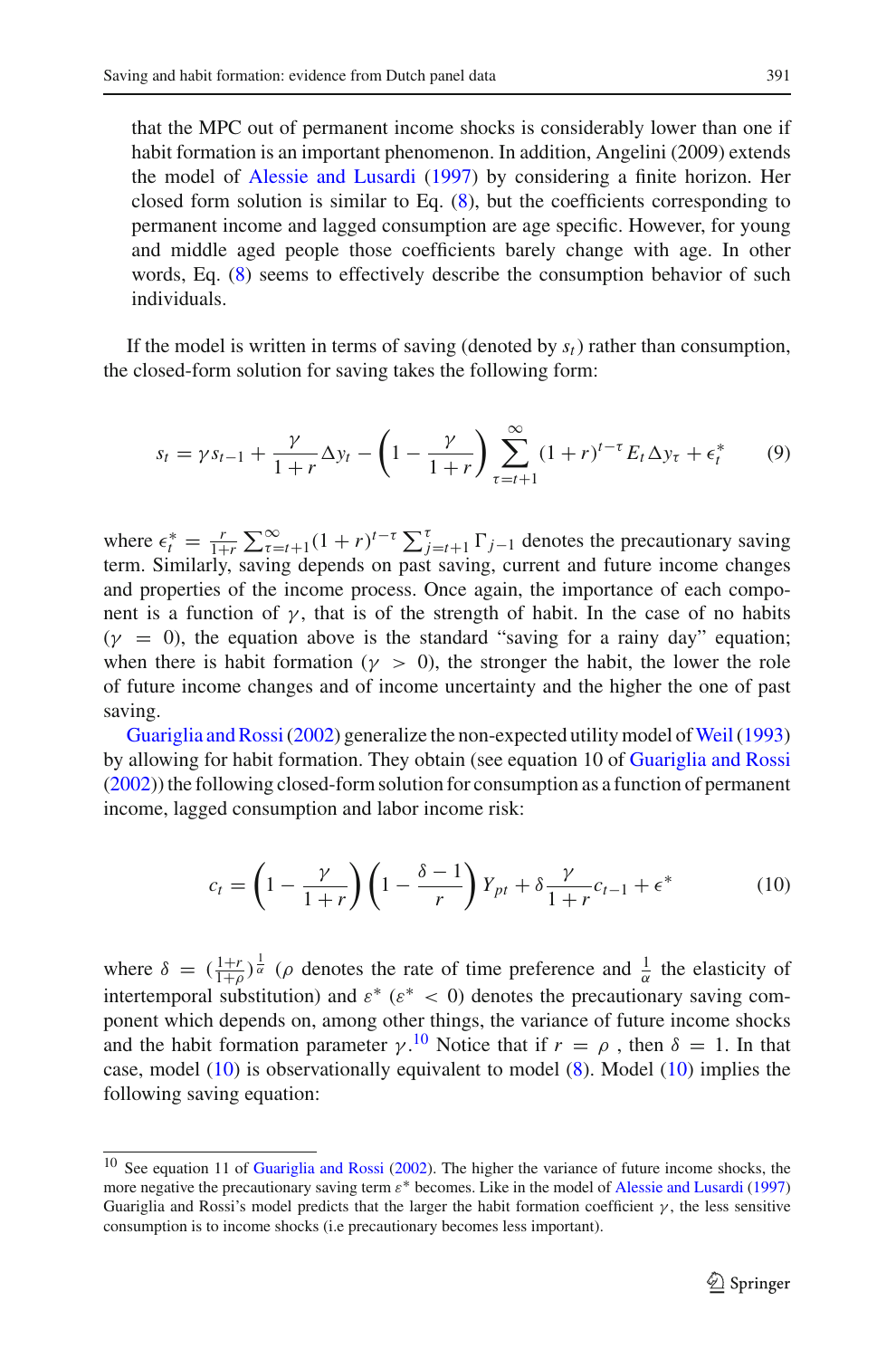<span id="page-7-1"></span>
$$
s_{t} = \left(\delta - 1 + \gamma \frac{r+1-\delta}{1+r}\right) \left(\frac{1}{r}\Delta y_{t} + \frac{1+r}{r} s_{t-1}\right)
$$

$$
- \left(1 - \frac{\gamma}{1+r}\right) \frac{1+r-\delta}{r} \left[\sum_{\tau=t+1}^{\infty} (1+r)^{t-\tau} \Delta y_{\tau}\right] + \frac{(\gamma-1)(1-\delta)}{r} c_{t-1} - \varepsilon^{*} \tag{11}
$$

#### <span id="page-7-0"></span>**3 Description of the dataset**

The empirical analysis is based on six waves of the DNB Household Survey (DHS), formerly known as the CentER Savings Survey (CSS), drawn in the Netherlands from 1993 to 1998. The DHS is a panel survey started in 1993 and run every year. Until 1997, the DHS consisted of two samples. The first sample (REP) was intended to be representative of the Dutch population; it consists of some 2,000 households in each wave, including refreshment samples compensating for panel attrition. The second sample (HIP) was representative of the top 10% of the income distribution and initially it contained some 900 households. In 1998 on most respondents of the second sample stopped, so that since that year on the DHS includes only the REP.

The DNB Household Survey consists of five questionnaires: work and pensions, accommodation and mortgages, income and health, assets and liabilities, economic and psychological concepts. The questionnaires are sent to the respondents by modem, the respondents fill in the questionnaires at their home computers, and the answers are returned in the same way. This means that the questionnaires are self-administered and the respondents can answer the questionnaires at a time that is convenient for them.

For our purposes we focus mainly on the assets and liabilities questionnaire and the economic and psychological concepts. The former provides detailed information about forty asset and debt categories, both financial and real (a detailed description of these assets and liabilities is provided by [Alessie et al.](#page-21-21) [\(2002](#page-21-21))). For most of these categories, respondents are first asked to indicate whether they own the type. If they do, they then have to answer a set of questions about the amounts and the precise nature of each asset/liability. Non-response is not an issue for the ownership questions, but it is for some of the questions on the amounts. We then adopt the same methodology by [Alessie et al.](#page-21-21) [\(2002](#page-21-21)), that is we have imputed the amounts for those who reported to be owners but did not provide an amount. The imputed values are based on amounts held in adjacent years and on regression models that relate observed amounts to household characteristics. Prediction errors are taken into account by drawing errors from the estimated error term distribution in the regression models, where full account is taken of the covariance structure of the error terms over time. For all respondents these data have been aggregated into total income per component and total asset per component. On the basis of the various income components, total gross and total net income (on the respondent level) were also computed.

The economic and psychological concepts questionnaire represents a very rich set of questions about several topics, including personal characteristics, household income, expectations about future income, attitude towards saving and saving behavior, risk perception and risk aversion, expectations for the future and comparison with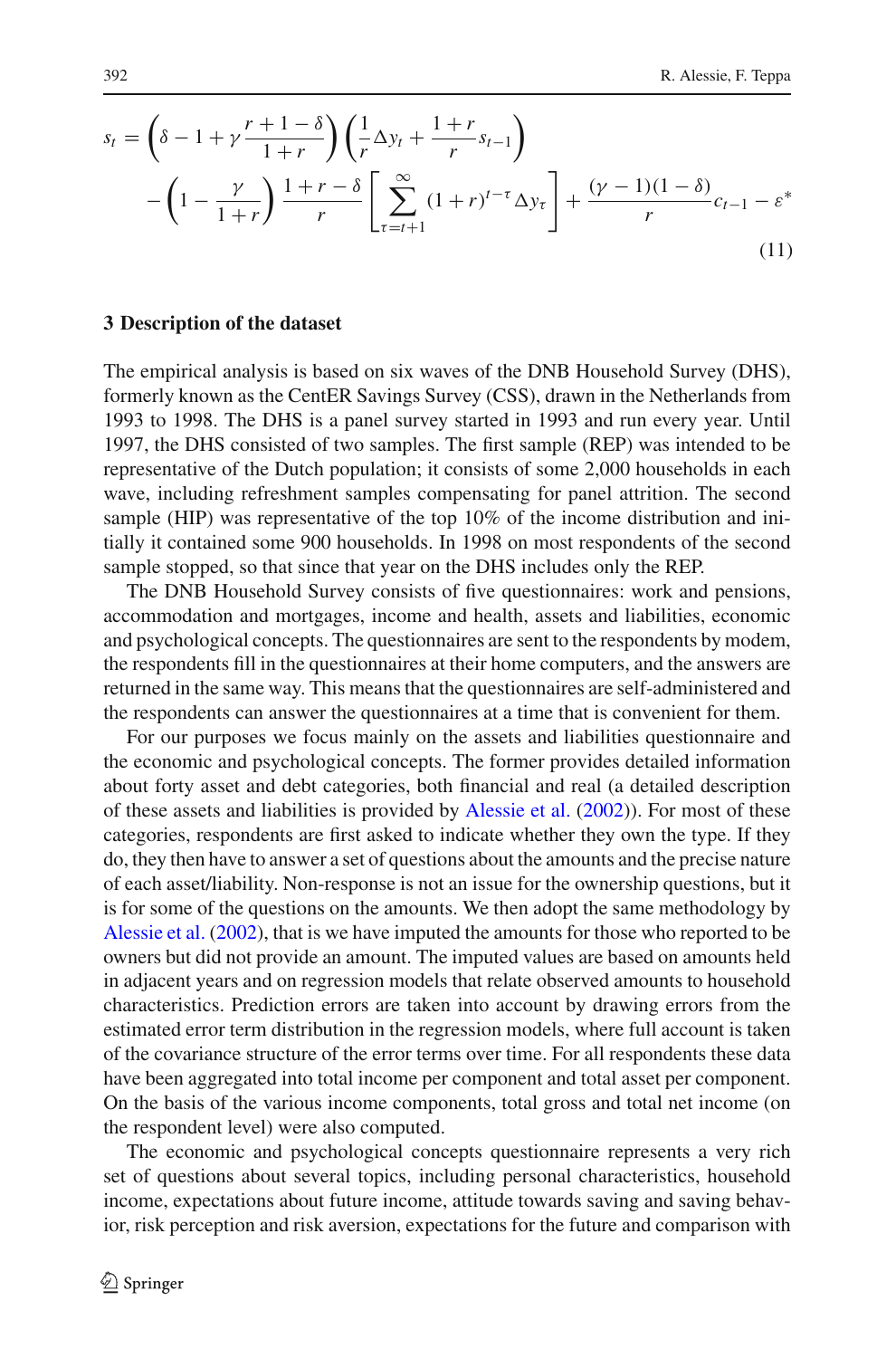the current situation, planning of financial matters. For our purposes, we focus on a number of questions related to saving behavior.

Equation [\(9\)](#page-6-2) is the starting point of our empirical analysis. It should be stressed that we cannot estimate consumption equation [\(8\)](#page-5-0) because the DHS data does not contain direct information on consumption. We now provide a description of the variables used in the estimation procedure.

1. In the DHS, the dependent variable  $s_{it}$  (saving by household *i* in year *t*) can be measured as follows. First, we use information about whether any money has been put aside in the previous 12 months by an individual. Then they are asked to indicate how much money their household has put aside in the same period. In our analysis we do not use limited dependent variable estimation technique for reasons explained in footnote 11. It is therefore important to deal with "no money put aside" answers (1,907 cases out of the 6,602 cases). We have further investigated these cases by crossing them with other informative variables in the questionnaire, in order to check for potential dissaving. In particular, we have considered the following question:

"Over the past 12 months, would you say the expenditures of your household were higher than the income of the household, about equal the income of the household, or lower than the income of the household?"

Second, we treat the dependent variable,  $s_{it}$ , as a continuous variable, represented by the amount of money put aside.<sup>[11](#page-8-0)</sup> We have constructed this variable as follows. For those who have claimed to have put no money aside and whose expenditures were about equal the income of the household, it was clear that they have not saved and not dissaved either. We then have imputed zero as the amount of money put aside (1,701 cases). For those who have claimed to have put no money aside and whose expenditures were higher than the income of the household, we have constructed a change in liquid financial wealth as a proxy of their dissaving and imputed that negative value as the amount of money put aside (141 observations). Finally, for those who have claimed to have put no money aside and whose expenditures were lower than the income of the household, we have constructed a change in liquid financial wealth as a proxy of their saving and imputed that (positive) value as the amount of money put aside, in order to overcome the contradiction (65 cases). In constructing the imputed variable mentioned above, we have used information about wealth. For each year, we have picked the most liquid categories for assets (checking accounts, savings arrangements, linked to a Postbank account, deposit books, savings or deposit accounts, savings certificates) net of the most liquid categories of liabilities (private loans and extended lines of credit)

<span id="page-8-0"></span> $11$  Respondents report the amount of money put aside in classes. Out of this piece of information we have constructed a "continuous" variable by taking the mid-points for each class. Alternatively, we could have adopted a Limited Dependent Variable (LDV) technique (e.g. ordered probit) to obtain estimates of the parameters. However, our empirical habit formation model is clearly dynamic and allows for unobserved heterogeneity by including an individual effect. Obviously, some of the right hand side variables (apart from lagged saving) may be correlated with the individual effect. The estimation of LDV models which allow for both state dependence and correlated unobserved heterogeneity is notoriously difficult. Therefore, we abstain from such an approach.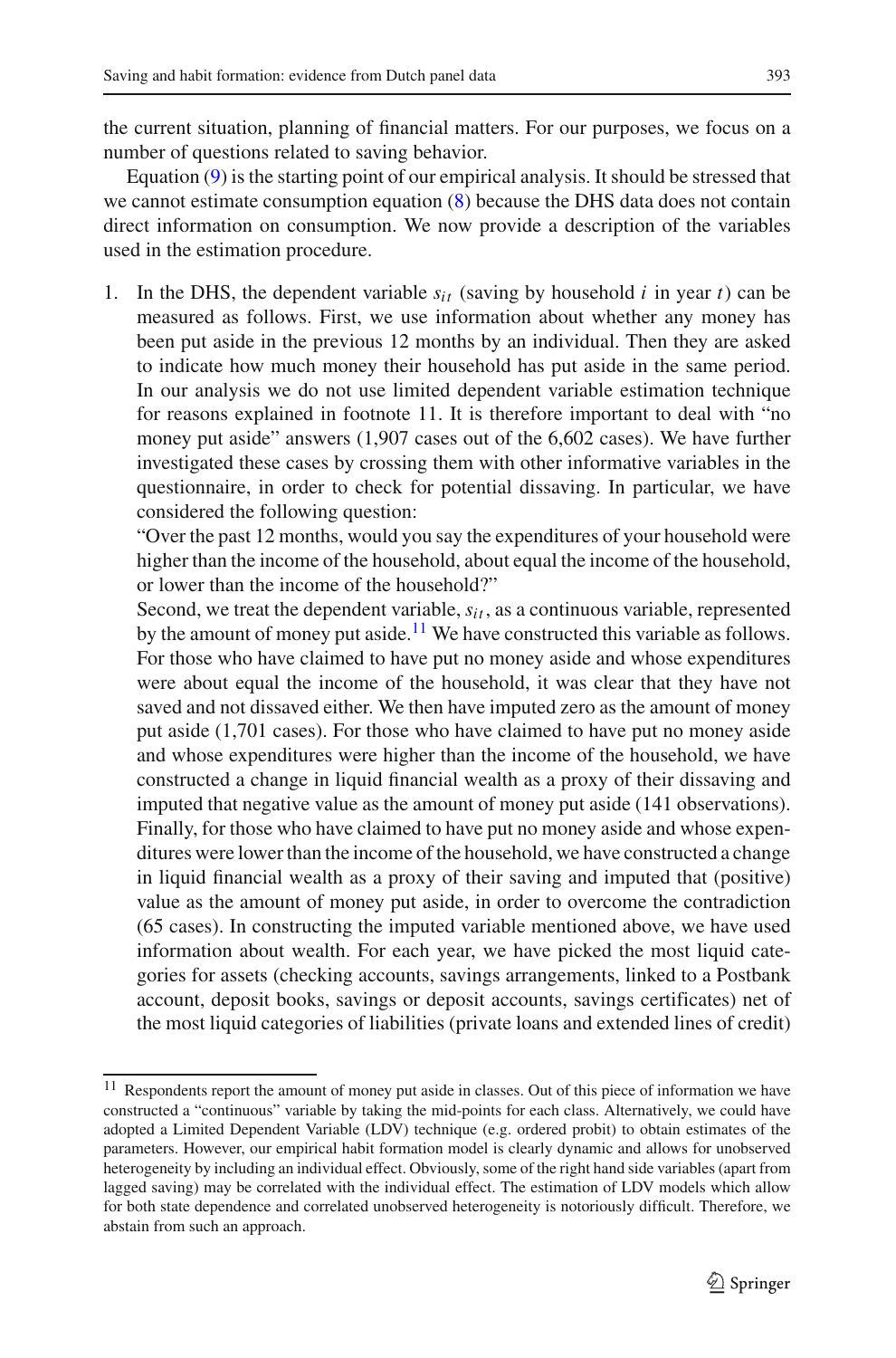and then taken first differences. We have deleted extreme values in order to avoid including outliers in our imputations.<sup>12</sup>

Obviously, we could have obtained an alternative saving measure by computing the first differences in (liquid) wealth  $(\Delta A_t)$ . We will argue in the next section that using this measure may result in a spuriously negative estimate of the habit formation parameter.

- 2. *Income change*: We build a variable ("Realised income change") from the following set of questions:
	- A. "The total net income of your household consists of the income of all members of the household, after deduction of taxes and premiums for social insurance policies, taken as the sum total over the past 12 months. Compared to about one year ago, did the total net income of your household increase, remain about the same, or decrease?"
	- B. "By what percentage (approximately) has the total net income of your household increased/decreased?"

We then transform percentages into amounts and use the latter specification in the empirical estimation.

- 3. *Expectations on income change*: Two time-horizon lenghts are considered, as we exploit the following questions:
	- A1. "Do you think the total net income of your household will increase, remain the same, or decrease in the next 12 months?"
	- A2. "By what percentage do you think the total net income of your household will increase/decrease in the next 12 months?"
	- B1. "Do you think the total net income of your household will increase, remain the same, or decrease in the next 5 years?"
	- B2. "By what percentage do you think the total net income of your household will increase/decrease in the next 5 years?"

Two variables are then constructed: variable "Expected income change (next 12 months)" refers to questions A1–A2, variable "Expected income change (next 5 years)" refers to questions B1–B2. Both variables are in amounts.

4. *Uncertainty on expected income change*: Based on [Das and Donkers](#page-21-22) [\(1999\)](#page-21-22) and [Hochguertel](#page-21-23) [\(2003](#page-21-23)), we exploit seven questions related to uncertainty about future income. First, respondents are asked how probable it is that next year income increases by more than 15%. They can answer on a seven-point scale ranging from "very unlikely" to "very likely". The same type of question is asked for an increase of between 10 and 15%, between 5 and 10%, no change, a decrease of

<span id="page-9-0"></span><sup>12</sup> One may argue that the estimation results may be "dominated" by the imputed continuous savings data for those who do not put money aside although it concerns a few observations. In order to investigate this issue, we have also created an alternative measure for saving, by imputing *averages* of the change in financial wealth for two classes of individuals:

<sup>•</sup> individuals who do not report putting money aside and claim that their expenditures were lower than income (average change fin. wealth =  $-10, 490$ );

<sup>•</sup> individuals who do not report putting money aside and claim that their expenditures were higher than income (average change fin. wealth = 9,873).

This revised saving measure only takes 10 different values, namely −10490, 0, 1,500, 6,500, 9,873, 17,500, 32,500, 57,500, 112,500, and 150,000 guilders. See Sect. [5](#page-14-0) for a summary of the estimation results using this alternative saving measure.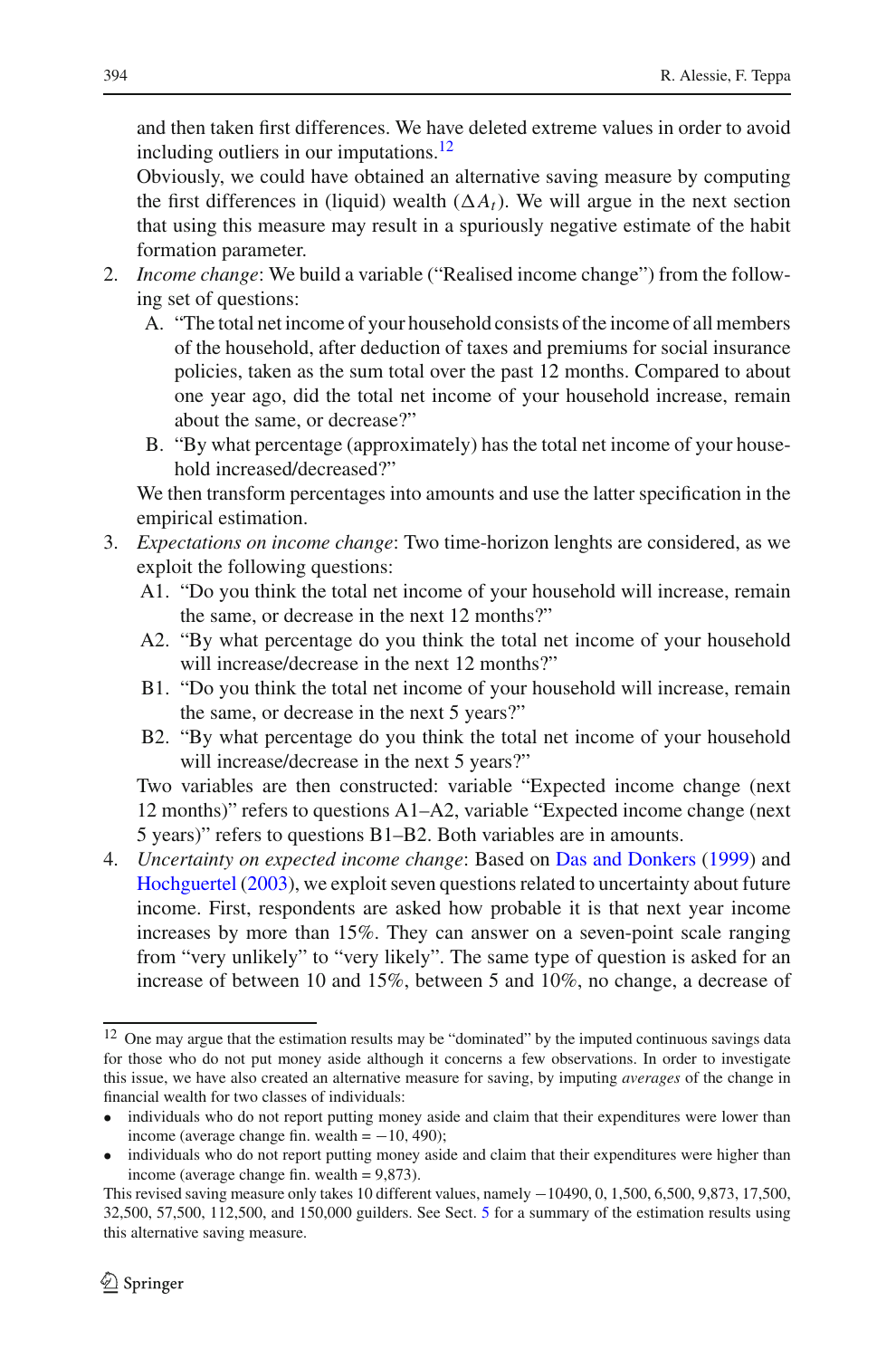between 5 and 10%, a decrease of between 10 and 15% and a decrease of more than 15%. We follow the suggestion of [Das and Donkers](#page-21-22) [\(1999](#page-21-22)) and constructed probabilities for the categories of income changes in the following way:

$$
P_j = \frac{W_j}{\sum_{k=1}^7 W_k}, \quad j = 1, ..., 7
$$
 (12)

<span id="page-10-0"></span>where  $W_j$  is the answer to question *j* concerning income uncertainty (*j* = 1,..., 7). Question 1 concerns income increase of more than 15%,…, question 7 an income decrease of more than 15%. The variable  $W_i$  takes the following values: 1 (very unlikely), ..., 7 (very likely). Given Eq.  $(12)$  it is rather easy to compute the variance of the change income between now and next year (variable "Variance of 1-year change in future income"). In the calculation of "Variance of 1-year change in future income" we take for each category of income change the midpoint (e.g. 7.5 in case of the category between 5 and 10).

In a sensitivity analysis we have also considered an alternative measure of income uncertainty. For each of the time-horizon lenghts described above, people are asked the following question:

"How certain do you feel about this income change? "

Individuals have to indicate their degree of uncertainty among four possibilities: very certain, rather certain, not very certain, not at all certain. Two categorical variables are then built: "... about inc. change (next 12 mths)" and "... about inc. change (next 5 years)" for 12 months expectations and for 5 years expectations, respectively. This measure of uncertainty is in line with other studies (see, e.g. [Hochguertel 2003\)](#page-21-23) relying on subjective information about the income process.

5. *Background characteristics*: We add a number of individual characteristics, such as the number of adults and children and age classes (in dummies). In particular, the six age classes consist of age less than or equal 30 years, age between 31 and 40, age between 41 and 50, age between 51 and 60, age between 61 and 70, and age more than 70. The latter class serves as reference group.

Table [1](#page-11-1) reports summary statistics for the variables just described and used in the empirical study. In the empirical estimations, financial variables are used in real terms, as savings, financial wealth and income are deflated by means of the consumer price index. Deflating is also relevant for both the variable "Variance of 1-year change in future income"and the expected income growth question, which ask about nominal growth. We correct for price changes by using a measure of expected inflation derived from the following set of questions<sup>[13](#page-10-1)</sup>:

- C1. "Do you expect prices in general to rise, to remain the same, or to go down in the next 12 months?"
- C2. "By what percentage do you expect prices in general to rise in the next 12 months?"

<span id="page-10-1"></span><sup>&</sup>lt;sup>13</sup> Note that we cannot deflate the uncertainty about expected income changes given the way this piece of information is conveyed (see point 4).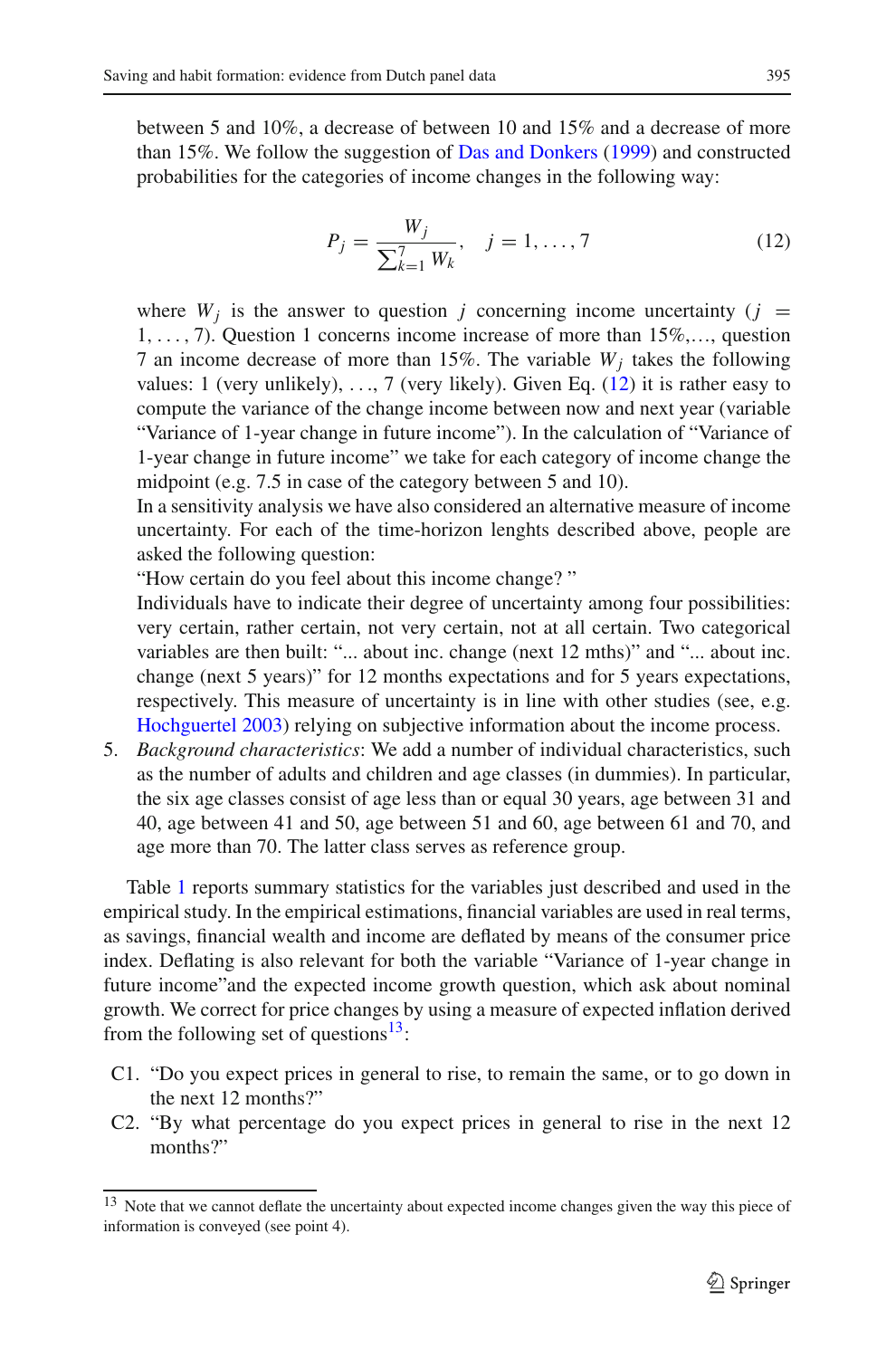| <b>Table 1</b> Descriptive statistics |  |  |
|---------------------------------------|--|--|
|---------------------------------------|--|--|

<span id="page-11-1"></span>

| Variable                                           | Mean     | <b>SD</b> |
|----------------------------------------------------|----------|-----------|
| Saving                                             | 8081.70  | 14152.35  |
| Realised income change                             | 673.69   | 10966.13  |
| Expected income change (next 12 months)            | 366.71   | 69250.65  |
| Expected income change (next 5 years)              | 1217.23  | 29640.63  |
| Household income                                   | 63170.58 | 36205.54  |
| Variance of 1-year change in future income (vary)  | 22.58    | 34.70     |
| Very certain about inc. ch. (next 12 months)       | 0.25     | 0.43      |
| Rather certain about inc. ch. (next 12 months)     | 0.65     | 0.48      |
| Not very certain about inc. ch. (next 12 months)   | 0.08     | 0.28      |
| Not at all certain about inc. ch. (next 12 months) | 0.01     | 0.11      |
| Very certain about inc. ch. (next 5 years)         | 0.14     | 0.34      |
| Rather certain about inc. ch. (next 5 years)       | 0.66     | 0.47      |
| Not very certain about inc. ch. (next 5 years)     | 0.18     | 0.39      |
| Not at all certain about inc. ch. (next 5 years)   | 0.02     | 0.15      |
| Number of household members                        | 2.51     | 1.28      |
| Number of children                                 | 0.71     | 1.08      |
| Age $\leq$ 30                                      | 0.04     | 0.19      |
| $30 < \text{age} < 40$                             | 0.19     | 0.39      |
| $40 <$ age $\leq 50$                               | 0.28     | 0.45      |
| $50 < \text{age} < 60$                             | 0.21     | 0.41      |
| $60 < \text{age} < 70$                             | 0.20     | 0.40      |
| Age $>$ 70 (reference group)                       | 0.09     | 0.29      |
|                                                    |          |           |

Number of observations  $= 6,390$ . Saving, realized and expected income change, household income are expressed in real terms, i.e. in 1995 Dutch Guilders (1 euro = 2.20 guilders)

- D1. "Do you expect prices in general to rise, to remain the same, or to go down in the next 5 years?"
- D2. "By what percentage do you expect prices in general to rise in the next 5 years?"

# <span id="page-11-0"></span>**4 Empirical implementation**

We take Eq. [\(9\)](#page-6-2) as the starting point of our analysis. We extend this model by allowing for demographic variables (e.g. family size, number of children, age dummies) and for an unobserved individual effect  $\alpha_i$ .<sup>[14](#page-11-2)</sup> Since the dynamic model contains an individual

<span id="page-11-2"></span><sup>&</sup>lt;sup>14</sup> It is important to correct for unobserved heterogeneity in the empirical specification. However, it is not easy to justify the fixed effect  $\alpha_i$  of the empirical specification by means of the theoretical model. One can argue that the absolute risk aversion coefficient,  $\theta$ , is individual specific. As a result, the precautionary saving term (i.e. the last term of Eq. [\(9\)](#page-6-2)) depends on the risk aversion coefficient  $\theta_i$ . In the empirical analysis we proxy this term,  $\epsilon_{it}^*$ , as follows:  $\epsilon_{it}^* = \alpha_i + \delta var_{it} + \xi_{it}$  where  $var_{it}$  is our subjective measure of income variance,  $\alpha_i$  an unobserved individual effect, and  $\xi_{it}$  an idiosyncratic error term.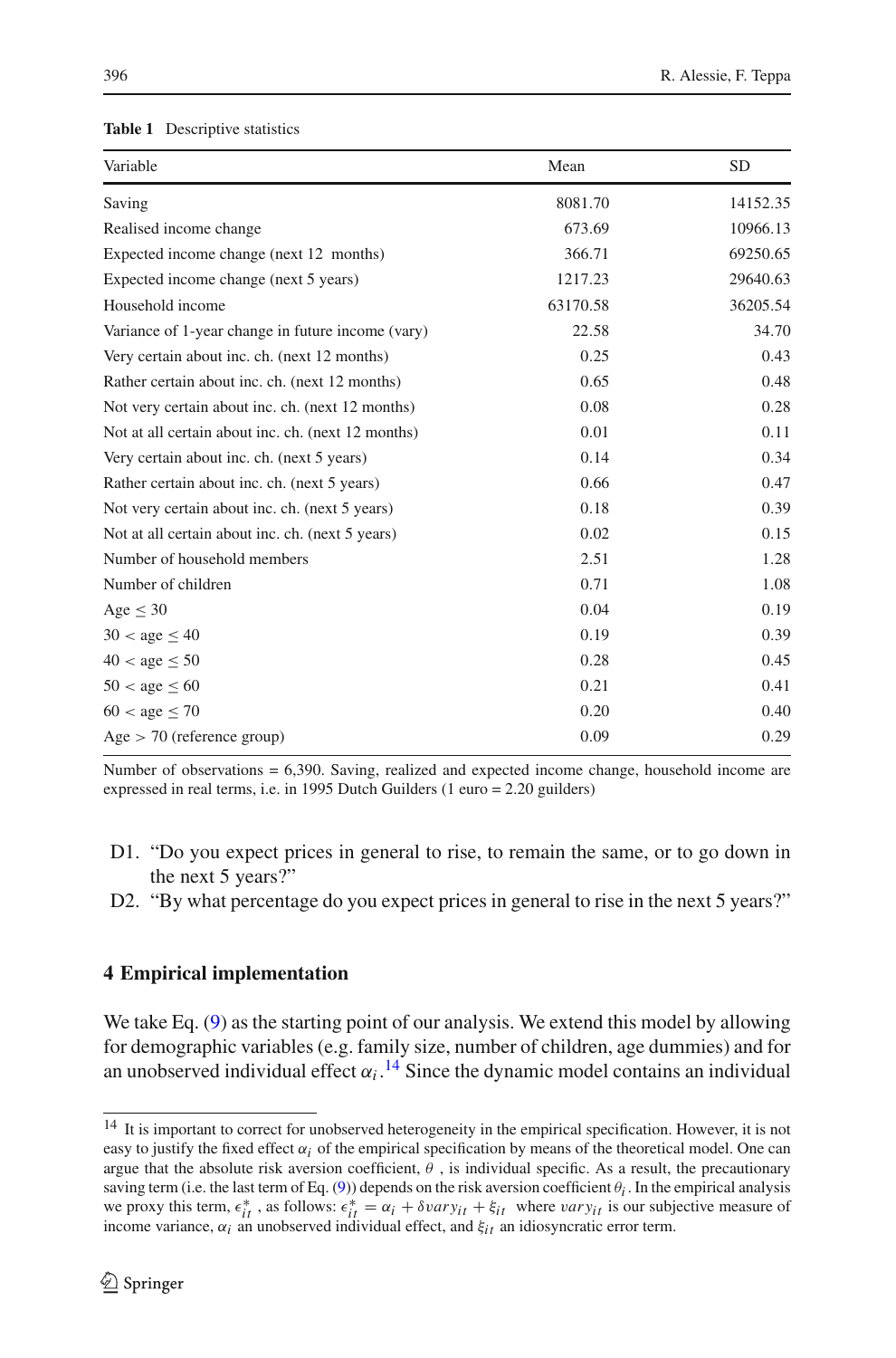effect  $\alpha_i$  and our longitudinal dataset consists of six waves only, the standard within estimation technique yields inconsistent estimates. Procedures to estimate parameters of standard linear dynamic panel data models are discussed in numerous places (see, e.g. [Arellano and Bond 1991;](#page-21-24) [Blundell et al. 2000\)](#page-21-25). To formulate the empirical model, two types of covariates are distinguished:  $x_{it} = (x_{it}^1, x_{it}^2)'$ . The empirical model has the following structure:

$$
s_{it} = \gamma s_{it-1} + x_{it}' \theta + \alpha_i + \epsilon_{it}
$$
\n(13)

<span id="page-12-4"></span>where we make the following assumptions:

- 1. all covariates are strictly exogenous:  $\{x_{it}^1; t = 1, \ldots, T\}$  and  $\{x_{it}^2; t = 1, \ldots, T\}$ uncorrelated with  $\{\epsilon_{it}; t = 1, \ldots, T\}$
- 2.  $\{x_i^2; t = 1, \ldots, T\}$  uncorrelated with  $\alpha_i$
- 3.  $\{\epsilon_{it}^1; t = 1, \ldots, T\}$  are serially uncorrelated.

Time invariant regressors (e.g. gender, education level), which are assumed to be correlated with the individual effects, are subsumed in the individual effect and not incorporated explicitly in the model.

Define, for  $t = 3, \ldots, T$ ,

$$
u_{it} = s_{it} - \left[x_{it}^{1\prime}\theta_1 + x_{it}^{2\prime}\theta_2 + s_{it-1}\gamma\right] (= \alpha_i + \epsilon_{it})
$$
 (14)

and

$$
\Delta u_{it} = u_{it} - u_{it-1} (= \epsilon_{it} - \epsilon_{it-1})
$$
\n(15)

<span id="page-12-0"></span>The assumption of strict exogeneity implies the following moment conditions:

$$
E[\Delta x_{it} \Delta u_{it}] = 0, \quad t = 3, \dots, T
$$
 (16)

Since we assume that the  $x<sub>it</sub><sup>2</sup>$ -type of regressors are orthogonal to the individual effect  $\alpha_i$ , we can impose the following restrictions:

$$
E[x_{it}^{2}u_{it}] = 0, \quad t = 2, ..., T
$$
 (17)

<span id="page-12-2"></span><span id="page-12-1"></span>Finally, the following moment condition is related to the lagged dependent variable:

$$
E[s_{it-2}\Delta u_{it}] = 0, \quad t = 3, ..., T
$$
 (18)

According to Blundell et al. (2000), the following additional moment restrictions based upon a mean stationarity assumption can be used to improve efficiency:

$$
E[u_{it}\Delta s_{it-1}] = 0, \quad t = 3, ..., T
$$
 (19)

<span id="page-12-3"></span>As already explained in the previous section, our saving measure suffers from measurement error. One may wonder how this error will affect the results. Let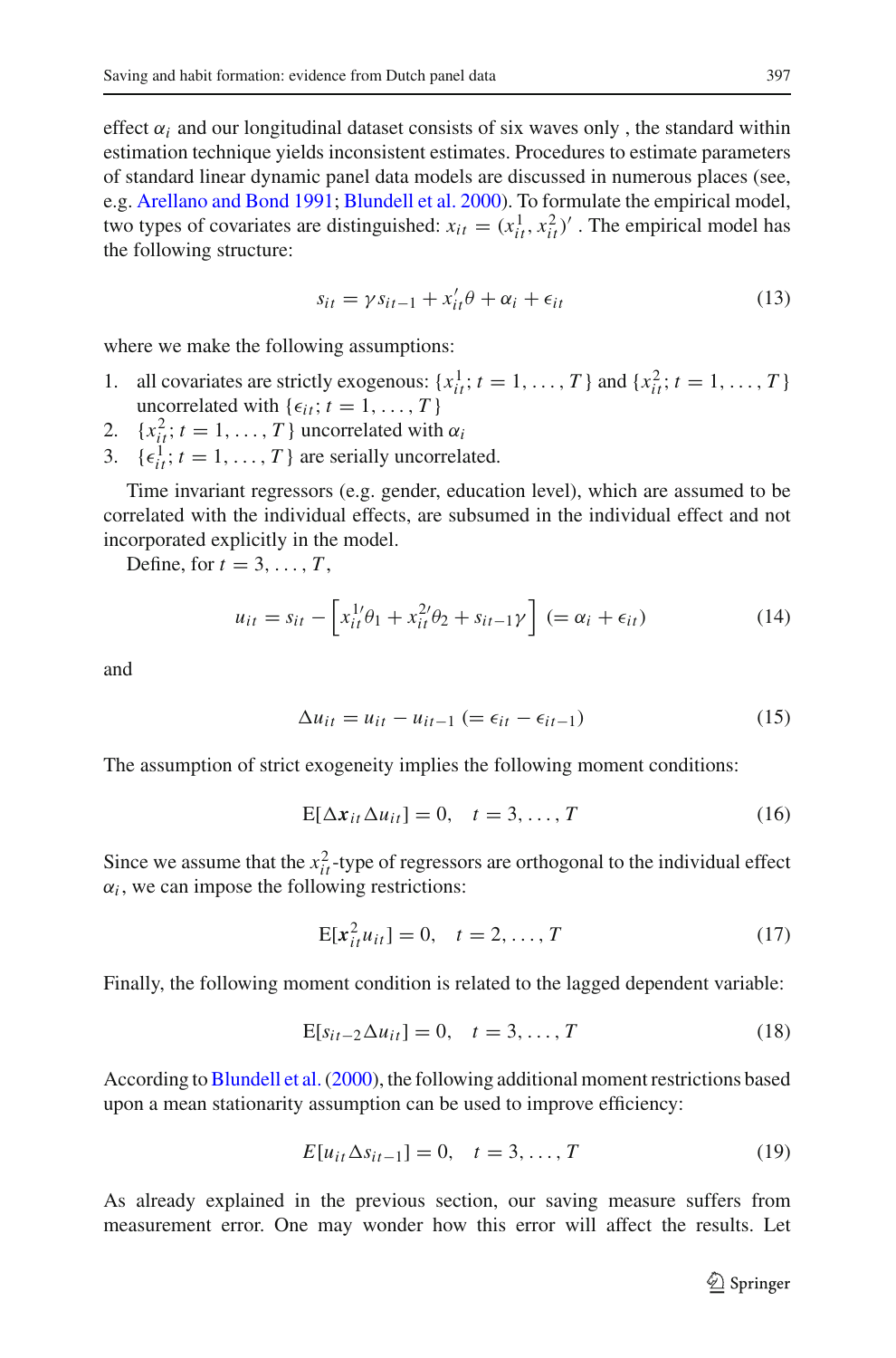$s_{it} = s_{it}^* + v_{it}$  where  $s_{it}^*$  and  $s_{it}$  denote "true" and measured saving respectively  $(v_{it}$  is the measurement error in saving which is assumed to be I.I.D. distributed). In the presence of measurement error, the composite error term  $u_{it}$  is equal to:  $u_{it} = \alpha_i + \epsilon_{it} + v_{it} - \gamma v_{it-1}$  (see [Dynan 2000](#page-21-13)). In that case, the moment conditions [\(16\)](#page-12-0) and [\(17\)](#page-12-1) are still valid, conditions [\(18\)](#page-12-2) and [\(19\)](#page-12-3) however are not. Consequently, we do not use moment conditions [\(18\)](#page-12-2) and [\(19\)](#page-12-3) in our estimation procedure. Instead, in the main specification we impose the following moment conditions:

$$
E[s_{it-j}\Delta u_{it}] = 0, \quad j = 3, 4
$$
 (20)

$$
E[u_{it}\Delta s_{it-j}] = 0, \quad j = 2, 3
$$
 (21)

<span id="page-13-0"></span>The moment conditions  $(20)$  and  $(21)$  are valid under the assumption that the measurement errors  $v_{it}$  are transitory (i.e. independent over time).<sup>15</sup> However, those two moment conditions are not valid if there is persistence in the measurement error. We carry out a Dif–Sargan test in order to check whether we can impose those moment conditions. Moreover, it can be shown that autocorrelation in the measurement error  $s_{it}$  also implies third order autocorrelation in  $\Delta u_{it}$ . We test for the presence of third order autocorrelation in  $\Delta u_{it}$ .

In order to improve efficiency, in particular the efficiency of the habit formation coefficient, we exploit additional information on saving behavior provided by the DHS. The following question is taken into consideration:

"How well can you manage on the total income of your household?

1 very hard, 2 hard, 3 neither hard nor easy, 4 easy, 5 very easy ". On the basis of this information we construct a vector of instruments  $x_{it}^3$  consisting of three dummy variables ("neither hard or easy", "easy" and "very easy"). Given this information, we are able to exploit the following moment conditions in estimation:

<span id="page-13-2"></span>
$$
E[x_{it-2}^3 \Delta u_{it}] = 0 \tag{22}
$$

$$
E[\Delta x_{it-1}^3 u_{it}] = 0 \tag{23}
$$

We think that we can interpret the  $x<sub>it</sub><sup>3</sup>$  variables as qualitative measures of saving behavior. In order to check this claim, we first regress  $s_{it}$  on  $x_{it}^3$ . It appears that the  $x_{it}^3$  variables predict saving ( $R^2 = 0.14$ , *F*-statistic = 360.52). Notice that these extra moment conditions are only valid if the measurement errors contained in the dummy variables  $x_{it}^3$  are not correlated with the measurement error in our saving measure  $s_{it}$ . We then estimate the model without using moment conditions  $(22)$  and  $(23)$  and check the validity of restrictions [\(22\)](#page-13-2) and [\(23\)](#page-13-2) by means of a Dif–Sargan test.

To summarize, for a given specification, i.e., given choices of  $x<sub>it</sub><sup>1</sup>$  and  $x<sub>it</sub><sup>2</sup>$ , moment conditions  $(16)$ ,  $(17)$ ,  $(20)$ ,  $(21)$  $(21)$ ,  $(22)$  and  $(23)$  can be used for the so-called "system" GMM estimation". However, one may feel uncomfortable with the mean stationarity assumptions (cf. moment conditions [\(21\)](#page-13-0) and [\(23\)](#page-13-2)). Therefore, we have also estimated the model while dropping these moment conditions. The GMM estimation technique allows for any type of heteroskedasticity in  $\alpha_i$  and  $\epsilon_{it}$ . Sargan tests for overidentifying

<span id="page-13-1"></span><sup>&</sup>lt;sup>15</sup> Bond et al. (2001) already proposed the method to deal with transitory measurement problem which we employ in this paper.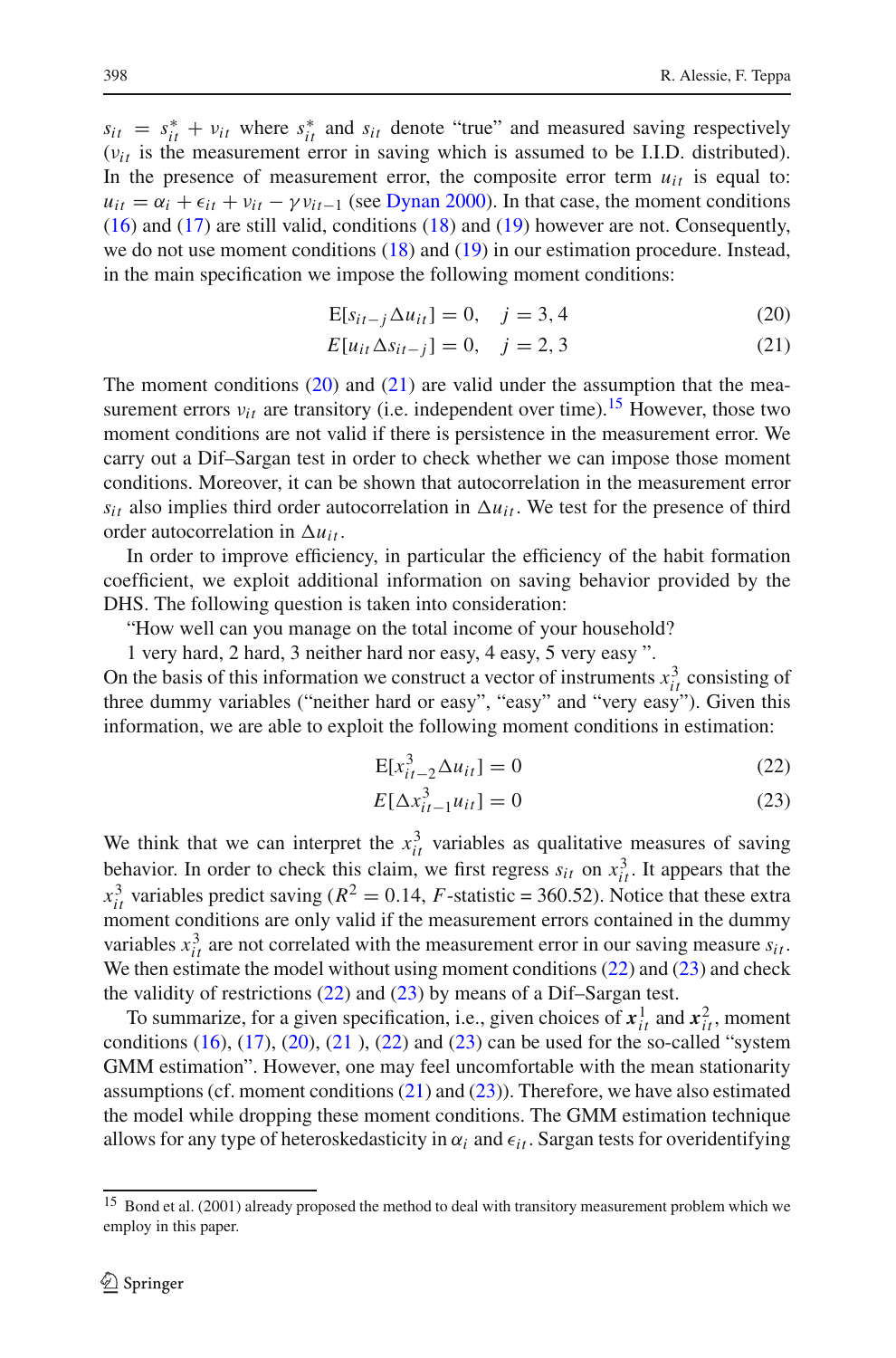restrictions are used to test the validity of the moment restrictions. Moreover, we always present a difference Sargan test to check the validity of the moment conditions [\(21\)](#page-13-0) and [\(23\)](#page-13-2).

The assumption that the error terms  $\epsilon_{it}$  are serially uncorrelated seems quite strong, but it is common in this type of model. This assumption will be tested by checking for second order autocorrelation in the error terms in the differenced equations. To estimate the empirical models, we use the Stata routine xtabond2 which has been developed by Roodman (2006). This program implements the so-called "system-GMM" estimator. Moreover, it implements the [Windmeijer](#page-22-2) [\(2005\)](#page-22-2) finite-sample correction to the reported standard errors in the two-step estimation, without which those standard errors tend to be severely downward biased.

### <span id="page-14-0"></span>**5 Empirical results**

Table [2](#page-15-0) reports results for the estimation of coefficients in Equation [\(9\)](#page-6-2) according to several alternative specifications. Column (1) refers to the base model defined on the following specification (cf. moment conditions  $(16)$ ,  $(17)$ ,  $(20)$ ,  $(21)$ ,  $(22)$  and  $(23)$ ):  $x_{it}^1$  includes the following variables: number of adults (in logs), ln(1+number of chil- $\ddot{d}$  dren), realized income change,  $^{16}$  $^{16}$  $^{16}$  both short and long run expectations about future income changes and the precautionary saving term, i.e. the degree of uncertainty about future income changes.  $x_{it}^2$  includes a full set of year and age class dummies.

The base model passes some mis-specification tests. The Hansen test in column (1) suggests that the over-identifying restrictions cannot be rejected (the value of the Hansen statistic is 101.5 (degrees of freedom 95) with a *p* value of 0.306). The results of the difference Sargan test indicate that the moment conditions [\(17\)](#page-12-1) are valid (the value of the Dif–Sargan statistic is 51.13 with a *p* value of 0.112). We also perform a Dif–Sargan in order to check whether it is allowed to impose the moment conditions [\(22\)](#page-13-2) and [\(23\)](#page-13-2). The validity of those moment restrictions is not rejected ( $\chi^2_{24} = 30.97$ ,  $p$  value = 0.155). In comparison with the base model the parameter estimate of the habit formation coefficient, 0.145, does not change dramatically if we do not exploit moment conditions [\(22\)](#page-13-2) and [\(23\)](#page-13-2) in estimation. However, this coefficient estimate is less precise albeit significant at the 10% level (*p* value 0.094)[.17](#page-14-2)

In the empirical model it is assumed that the error term is serially uncorrelated. The second order autocorrelation test does not indicate rejection of the assumption that  $\{\epsilon_{it}^1; t = 1, ..., T\}$  are serially uncorrelated. In Sect. [4](#page-11-0) it is mentioned that measurement error in saving could cause third order serial correlation. We do not find evidence for this (see Table [2\)](#page-15-0). When using the alternative saving measure computed as described in footnote 12, our estimation results barely change. Therefore, one can conclude that the estimation results are not "dominated" by the imputed continuous savings data for those who do not put money aside.

<span id="page-14-1"></span><sup>16</sup> In Sect. [2](#page-3-0) we already mentioned that in the theoretical model, income is assumed to be a strictly exogenous variable.

<span id="page-14-2"></span><sup>&</sup>lt;sup>17</sup> We obtain a much more precise coefficient estimate of the habit formation coefficient if we ignore the possibility that saving is measured with error (i.e. if we use moment conditions [\(18\)](#page-12-2) and [\(19\)](#page-12-3) instead of [\(20\)](#page-13-0) and [\(21\)](#page-13-0)):  $\hat{\gamma} = 0.185$ , SD( $\hat{\gamma}$ ) = 0.066.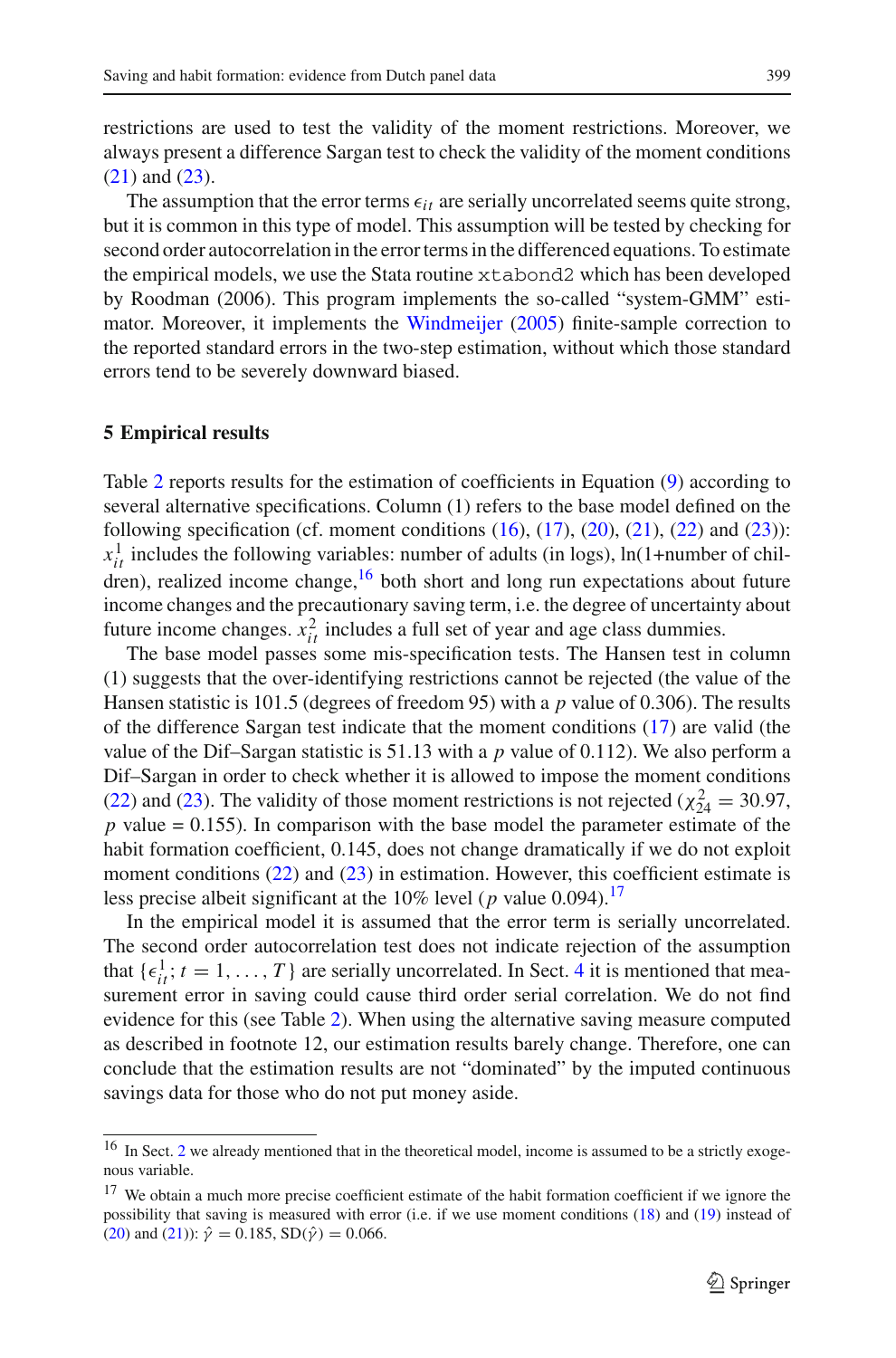| Table 2 Habit formation model (several alternative specifications)                                                                                                                                                                                                                                                                                                                                                                                                                                                                                                                                                                                                                                                                                                                     |                         |                      |                   |                      |
|----------------------------------------------------------------------------------------------------------------------------------------------------------------------------------------------------------------------------------------------------------------------------------------------------------------------------------------------------------------------------------------------------------------------------------------------------------------------------------------------------------------------------------------------------------------------------------------------------------------------------------------------------------------------------------------------------------------------------------------------------------------------------------------|-------------------------|----------------------|-------------------|----------------------|
| Variable                                                                                                                                                                                                                                                                                                                                                                                                                                                                                                                                                                                                                                                                                                                                                                               | Base model              | Model 2              | Model 3           | Model 4              |
| Lagged saving                                                                                                                                                                                                                                                                                                                                                                                                                                                                                                                                                                                                                                                                                                                                                                          | $0.211**$ $(0.11)$      | $0.221**$ (0.093)    | $-0.456**$ (0.19) | $0.171*(0.094)$      |
| Realized income change                                                                                                                                                                                                                                                                                                                                                                                                                                                                                                                                                                                                                                                                                                                                                                 | $0.184***$ (0.027)      | $0.180***$ (0.019)   | 0.0671(0.10)      | $0.188***$ (0.026)   |
| Expected income change (next 12 months)                                                                                                                                                                                                                                                                                                                                                                                                                                                                                                                                                                                                                                                                                                                                                | $-0.0000$ ** $(0.0004)$ | $-0.0008**$ (0.0003) | $-0.0001(0.0029)$ | $-0.0009**$ (0.0004) |
| i years)<br>Expected income change (next 5                                                                                                                                                                                                                                                                                                                                                                                                                                                                                                                                                                                                                                                                                                                                             | $0.0547*(0.033)$        | 0.0406 (0.033)       | $0.531*(0.29)$    | 0.0453(0.031)        |
| Variance of 1-year change in future income                                                                                                                                                                                                                                                                                                                                                                                                                                                                                                                                                                                                                                                                                                                                             | $0.0150***$ (0.0051)    |                      | $-0.0006(0.077)$  | $0.0152***$ (0.0053) |
| Rather certain about inc. ch. (next 12 months)                                                                                                                                                                                                                                                                                                                                                                                                                                                                                                                                                                                                                                                                                                                                         |                         | $-0.311(0.44)$       |                   |                      |
| Not very certain about inc. ch. (next 12 months)                                                                                                                                                                                                                                                                                                                                                                                                                                                                                                                                                                                                                                                                                                                                       |                         | $-0.168(0.63)$       |                   |                      |
| Not at all certain about inc. ch. (next 12 months)                                                                                                                                                                                                                                                                                                                                                                                                                                                                                                                                                                                                                                                                                                                                     |                         | 0.168(0.87)          |                   |                      |
| Rather certain about inc. ch. (next 5 years)                                                                                                                                                                                                                                                                                                                                                                                                                                                                                                                                                                                                                                                                                                                                           |                         | 0.137(0.54)          |                   |                      |
| Not very certain about inc. ch. (next 5 years)                                                                                                                                                                                                                                                                                                                                                                                                                                                                                                                                                                                                                                                                                                                                         |                         | $-0.509(0.70)$       |                   |                      |
| Not at all certain about inc. ch. (next 5 years)                                                                                                                                                                                                                                                                                                                                                                                                                                                                                                                                                                                                                                                                                                                                       |                         | $-0.932(1.01)$       |                   |                      |
| Lagged household income                                                                                                                                                                                                                                                                                                                                                                                                                                                                                                                                                                                                                                                                                                                                                                |                         |                      |                   | 0.0114 (0.013)       |
| In(no. adults)                                                                                                                                                                                                                                                                                                                                                                                                                                                                                                                                                                                                                                                                                                                                                                         | $2.885***$ (1.23)       | 1.837 (1.23)         | $-1.898(16.4)$    | $2.674**$ (1.08)     |
| $ln(1 + no. of children)$                                                                                                                                                                                                                                                                                                                                                                                                                                                                                                                                                                                                                                                                                                                                                              | 0.551(1.09)             | $-0.432(1.01)$       | $-2.082(9.17)$    | 0.469(1.06)          |
| Number of observations                                                                                                                                                                                                                                                                                                                                                                                                                                                                                                                                                                                                                                                                                                                                                                 | 4194                    | 4854                 | 2609              | 4194                 |
| p value Hansen test                                                                                                                                                                                                                                                                                                                                                                                                                                                                                                                                                                                                                                                                                                                                                                    | 0.306                   | 0.038                | 0.692             | 0.177                |
| p value difference Sargan test                                                                                                                                                                                                                                                                                                                                                                                                                                                                                                                                                                                                                                                                                                                                                         | 0.112                   | 0.243                | 0.623             | 0.111                |
| $\it p$ value AR1 test                                                                                                                                                                                                                                                                                                                                                                                                                                                                                                                                                                                                                                                                                                                                                                 | 0.001                   | 0.000                | 0.470             | 0.000                |
| p value AR2 test                                                                                                                                                                                                                                                                                                                                                                                                                                                                                                                                                                                                                                                                                                                                                                       | 0.839                   | 0.325                | 0.171             | 0.995                |
| p value AR3 test                                                                                                                                                                                                                                                                                                                                                                                                                                                                                                                                                                                                                                                                                                                                                                       | 0.132                   | 0.159                |                   | 0.174                |
| children), realized and exp inc. ch. (12 months, 5 years), prec sav measure(s); (2) E[ $\Delta x_{i}^2 \Delta u_{i}$ = 0, E[ $x_{i}^2 u_{i}$ = 0: $x_{i}^2 =$ Year and age class dummies; (3) E[ $s_{i-2} \Delta u_{i}$ ] = 0<br>All models include both year and age class dummies (cf. Table 1). The following moment conditions are imposed: (1) E[ $\Delta x_i^1$ , $\Delta u_{i1}$ ] = 0; $x_i^1$ , = $\ln(n_0)$ adults), $\ln(1 + n_0)$ .<br>Model 2 model with alternative proxy variables for precautionary saving, Model 3 saving = change in financial wealth, Model 4 model of Guariglia and Rossi (2002)<br>Standard errors in parentheses: *** $p < 0.01$ ; ** $p < 0.05$ ; * $p < 0.1$<br>and $E[u_{it}\Delta s_{it-2}] = 0$ , plus moment (22) and (23) (see main text) |                         |                      |                   |                      |

<span id="page-15-0"></span>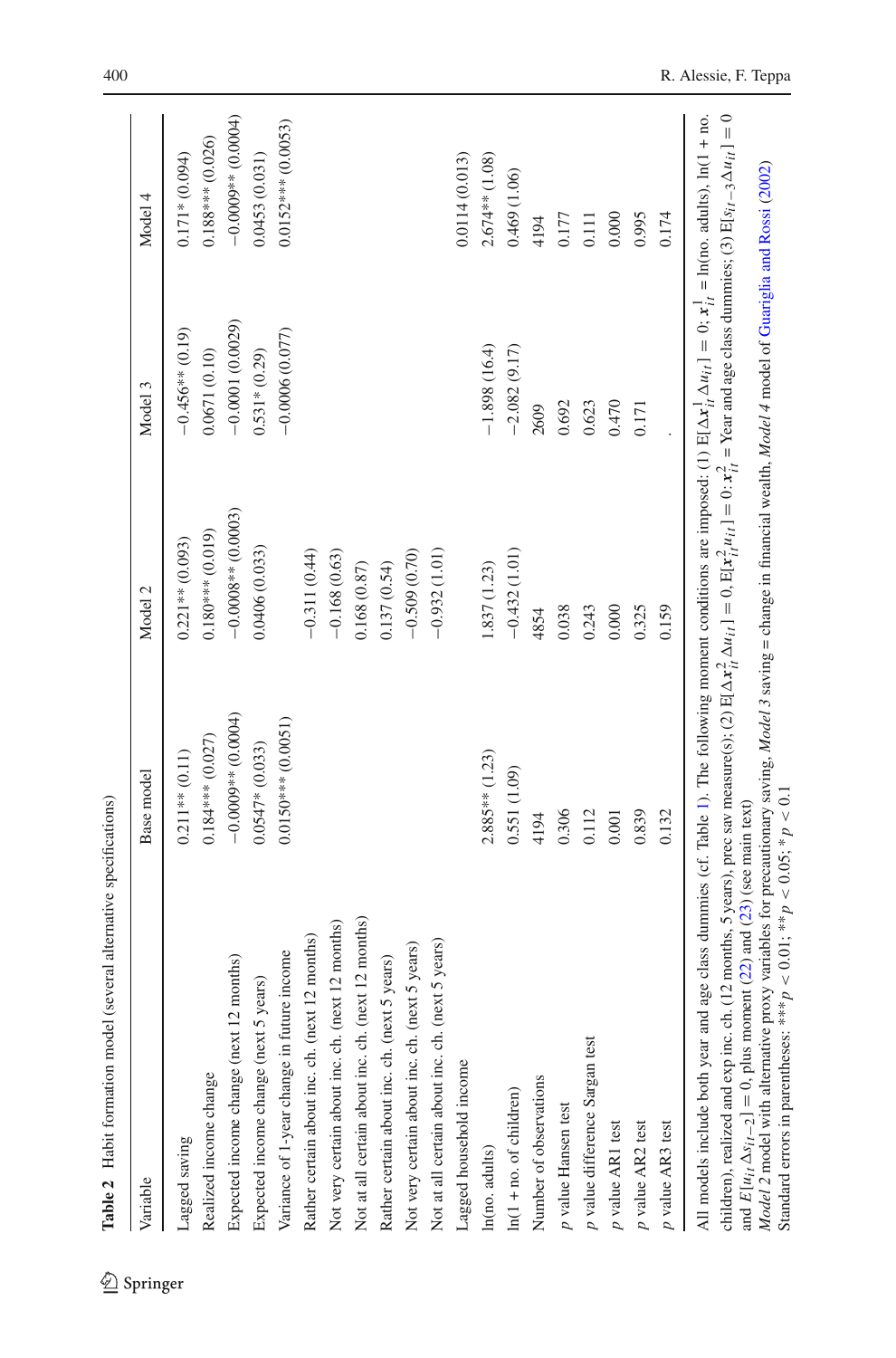Moreover, we follow the suggestion of [Nickell and Nicolitsas](#page-21-26) [\(1999\)](#page-21-26) and check the requirement of instrument relevance by means of two  $F$  tests.<sup>18</sup> We carry out two first stage regressions. In the first one we perform a random effects regression of  $\Delta s_{it-1}$  on  $\Delta x_{it}$  (see Eq. [13\)](#page-12-4),  $s_{it-3}$  and  $x_{it-2}^3$  (see equation [\(22\)](#page-13-2)). Then we test the joint hypothesis that the coefficients corresponding to "remaining" instruments  $s_{it-3}$  and  $x_{it-2}^3$  are equal to zero. The second *F* test checks whether  $\Delta s_{it-2}$ ,  $\Delta s_{it-3}$  and  $\Delta x_{it-1}^3$  explain  $s_{it-1}$  (after having corrected for  $x_{it}^2$ ). We find the following *F* values (*p* values): 13.93 (0.000) for the first *F* test and 50.14 (0.001) for the second one.<sup>19</sup> [Stock and Watson](#page-22-3) [\(2003\)](#page-22-3) have formulated a rule of thumb which says that the *F* value should exceed 10 in order to circumvent the problem of weak instruments. In our analysis, both first stage regressions satisfy this requirement.

In the base model, the estimated habit formation parameter  $\gamma$  is equal to 0.211 and differs significantly from 0 at the 5 percent level (*t* value 1.96). It is interesting to compare these results with those presented in Table [3,](#page-17-0) reporting OLS, Within Groups and First Difference GMM estimations. In all regressions, year and age class dummies are included but not reported in the table for space reasons. If we do not allow for unobserved heterogeneity, the OLS estimate of the habit formation coefficient gets considerably larger: 0.434 (*t* value 32.2). This result is not surprising, as it is well known that if unobserved heterogeneity is neglected, then the OLS estimate is upward biased (see [Blundell et al. 2000](#page-21-25)). This result indicates that the unobserved heterogeneity may partly explain the positive raw correlation between saving and lagged saving. When performing the Within Groups estimation, the coefficient corresponding to lagged saving is negative (−0.12) and significant (*t* value −6.48). This result is also in line with [Blundell et al.](#page-21-25)  $(2000)$ , who report that if  $T$  (=the number of waves in the panel) is small, the within estimate of the lagged dependent variable is downward biased. Notice however that in [Blundell et al.](#page-21-25) [\(2000\)](#page-21-25) no other regressors are considered when assessing the direction of the bias. The final column of Table [3](#page-17-0) reports results from the First Difference GMM estimation in which the possibility that saving is measured with error is taken into account.<sup>20</sup> One would expect the first-difference GMM estimate to fall between the OLS and the within-group estimate. This is indeed the case: the habit formation coefficient is slightly positive (0.027) and insignificant (*t* value 0.26). Notice that this estimate falls rather close to the within-group estimate.

Another feature to emphasize is that the estimate of the habit formation coefficient  $\gamma$  is close to the one for the realized income changes parameter (the estimated  $\gamma$  corresponding to lagged saving is equal to 0.211 whereas the coefficient corresponding to "realized income change"  $\frac{\gamma}{1+r}$  is 0.184). This is in line with the theoretical model: in Eq. [\(9\)](#page-6-2) the lagged saving coefficient should be rather close to the one of "realised income change".

<span id="page-16-0"></span><sup>&</sup>lt;sup>18</sup> We have to carry out two *F* tests because we estimate the parameters of the habit formation model by means of system-GMM which involves both level and first-difference moments.

<span id="page-16-1"></span><sup>19</sup> The additional instruments stemming from the question "*How well can you manage on the total income of your household?* " enter significantly into the second first stage regression: the *F*-statistic (*p* value) is equal to 10.32 (0.000). However, those dummies are not jointly significant in the other first stage regression.

<span id="page-16-2"></span><sup>20</sup> Table [3](#page-17-0) also reports the moment conditions used in estimation.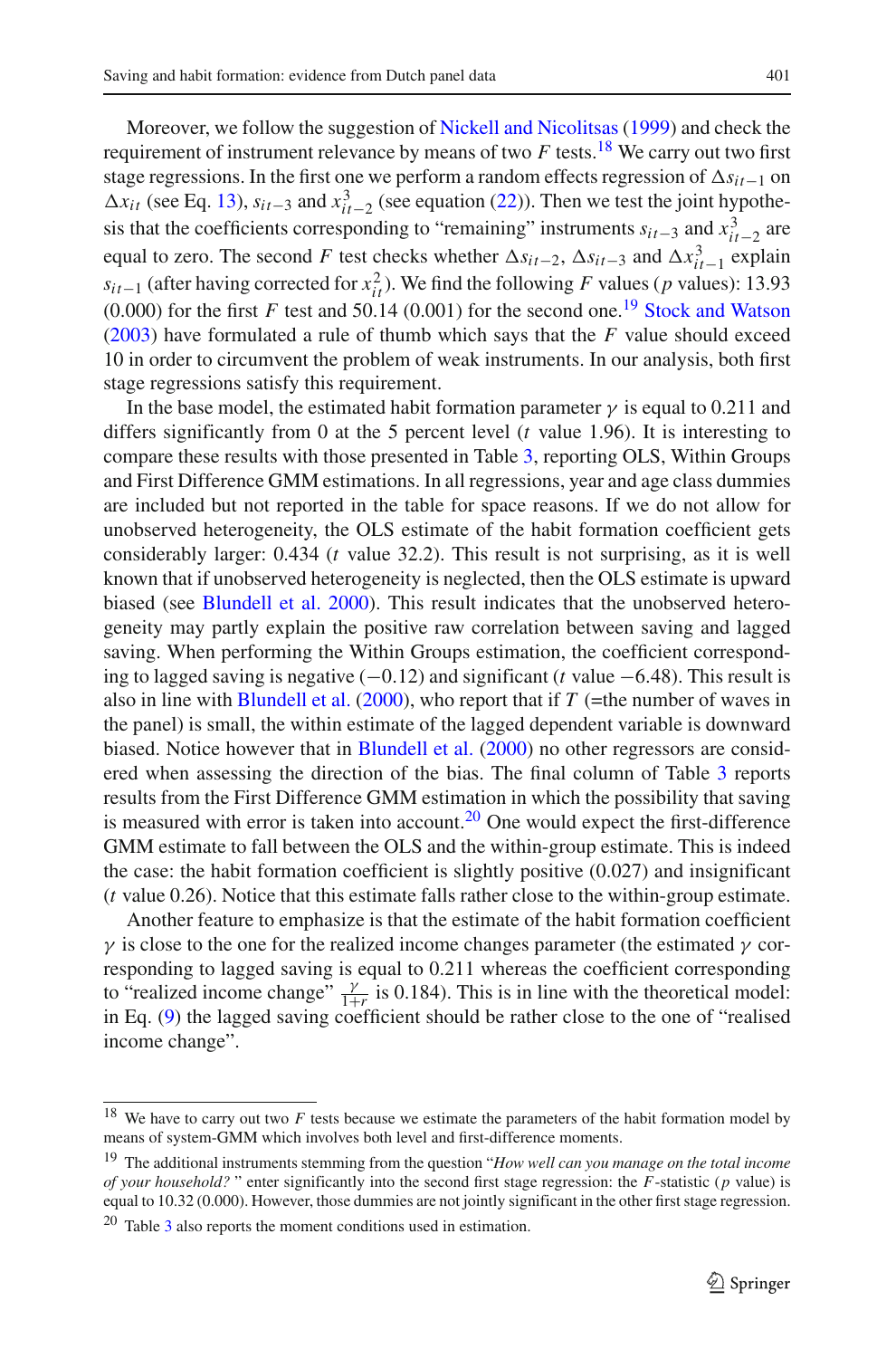<span id="page-17-0"></span>

| Variable                                           | <b>OLS</b>        | Within estimation  | First diff. GMM       |
|----------------------------------------------------|-------------------|--------------------|-----------------------|
| Lagged saving                                      | $0.434***(0.013)$ | $-0.121***(0.019)$ | 0.0273(0.11)          |
| Realized income change                             | $0.213***(0.016)$ | $0.157***(0.017)$  | $0.173***(0.018)$     |
| Expected income change<br>(next 12 months)         | $-0.002(0.002)$   | $-0.0009(0.002)$   | $-0.0007***$ (0.0002) |
| Expected income change<br>(next 5 years)           | 0.023(0.021)      | 0.015(0.026)       | 0.021(0.033)          |
| Variance of 1-year change<br>in future income      | 0.003(0.006)      | 0.003(0.008)       | 0.010(0.006)          |
| ln(no. of adults)                                  | $3.082***(0.69)$  | $-0.324(2.72)$     | 0.791(2.07)           |
| $ln(1 + no.$ of children)                          | $-1.478***(0.44)$ | 1.139(1.62)        | 1.535(1.10)           |
| Number of observations                             | 4194              | 4194               | 2722                  |
| Number of households                               |                   | 1449               | 1338                  |
| $R^2$                                              |                   | 0.06               |                       |
| Hansen test statistic                              |                   |                    | 40.85                 |
| Degrees of freedom Hansen test                     |                   |                    | 49                    |
| $p$ value Hansen test                              |                   |                    | 0.790                 |
| Arellano-Bond test for AR1<br>in first differences |                   |                    | $-2.807$              |
| p value $AR(1)$ test                               |                   |                    | 0.005                 |
| Arellano-Bond test for AR2<br>in first differences |                   |                    | $-0.902$              |
| p value $AR(2)$ test                               |                   |                    | 0.367                 |
| Arellano-Bond test for AR3<br>in first differences |                   |                    | 1.077                 |
| p value $AR(3)$ test                               |                   |                    | 0.281                 |

**Table 3** OLS, Within and first differences GMM estimation results

All models include a full set of both year and age class dummies (see Table [1\)](#page-11-1). The following moment conditions are imposed: (1)  $E[\Delta x_i, \Delta u_i] = 0$  where  $x_i = \ln(\text{no. adults})$ ,  $\ln(1+\text{no. children})$ , prec sav measure(s), realized income ch., year and age class dummies, realized inc. ch., exp inc. ch. (12 months and 5 years); (2)  $E[s_{it-3} \Delta u_{it}] = 0$ , plus moment [\(22\)](#page-13-2) (see main text) Standard errors in parentheses: \*\*\**p* < 0.01; \*\**p* < 0.05; \**p* < 0.1

As a proxy for expected income changes  $\sum_{\tau=t}^{\infty} (1+r)^{t-\tau} E_t \Delta y_\tau$  we use variables "Expected income change (next 12 mths)" and "Expected income change (next 5 years)". Their coefficients should be negative  $\left(-\left(1-\frac{\gamma}{1+\gamma}\right)\right)$  ) because of the "saving for a rainy day" argument (see [Campbell 1987](#page-21-27)). Obviously, this proxy is not perfect. The estimated coefficient of "Expected income change (next year)" is negative and differs significantly from 0, whereas the estimated coefficient for "Expected income change (next 5 years)" has the unexpected sign. Given the small estimated value of  $\gamma$  (0.211) and for reasonable values of the real interest rate, we would expect an estimated coefficient associated with "Expected income change (next year)" of around −0.8. However, we obtain a much smaller value. This suggests that either people have a short time horizon or are liquidity constrained.<sup>21</sup>

<span id="page-17-1"></span> $21$  Liquidity constraints effectively shortens the time horizon as shown by e.g. [Runkle](#page-21-10) [\(1991\)](#page-21-10).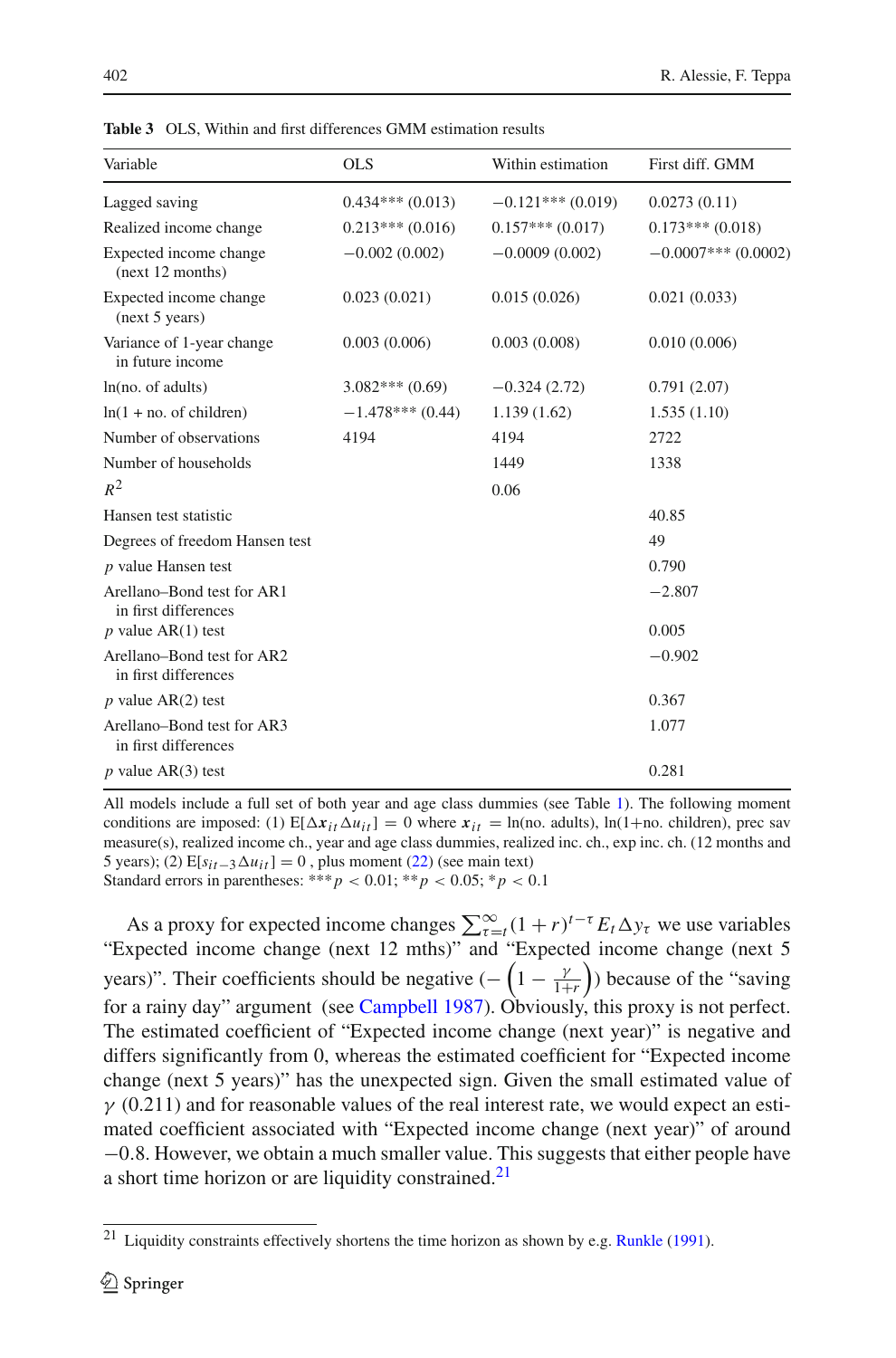In the base model, we capture the precautionary saving motive by including the variable "Variance of 1-year change in future income" defined in the data section. We find that the precautionary saving motive plays a significant positive role in saving behavior. This finding is in line with the evidence provided by [Guariglia and Rossi](#page-21-17) [\(2002\)](#page-21-17). Given the small estimated value of  $\gamma$  (0.211) this result turns out to coincide with the predictions of the theoretical model: the weaker the habit formation the stronger the precautionary saving motive.

As for the demographic variables, we observe (see Table [2\)](#page-15-0) that saving behavior is affected significantly by both the number of adults and household composition. The age class dummies are jointly insignificant.<sup>22</sup> This result might be explained by the fact that we included a full set of year dummies. In a sensitivity analysis, we also extend the model by including labor market status dummies. Contrary to both [Meghir and Weber](#page-21-12) [\(1996\)](#page-21-12) and [Carrasco et al.](#page-21-14) [\(2005](#page-21-14)), we do not find any significant effect of labor market variables.

To summarize, our evidence indicates that habit formation is a relevant phenomenon. In that respect, our results differ from those of [Guariglia and Rossi](#page-21-17) [\(2002](#page-21-17)), as they get a negative, strongly significant estimate for  $\gamma$ . As already mentioned in the introduction, they interpret this negative sign as an indicator of "durability" in [Deaton](#page-21-18) [\(1992\)](#page-21-18) sense. [Dynan](#page-21-13) [\(2000](#page-21-13)[\)](#page-21-17) [estimates](#page-21-17) [a](#page-21-17) [similar](#page-21-17) [Euler](#page-21-17) [equation](#page-21-17) [as](#page-21-17) Guariglia and Rossi [\(2002](#page-21-17)) but she considers food consumption instead of total consumption. [Dynan](#page-21-13) [\(2000](#page-21-13)) also obtains a negative estimate for  $\gamma$ , albeit insignificant. Since food is a clearly non-durable good, her negative estimate cannot be explained by means of a durability argument.

However, another interpretation for the findings of [Guariglia and Rossi](#page-21-17) [\(2002](#page-21-17)) and [Dynan](#page-21-13) [\(2000](#page-21-13)) can be provided. Their estimates come from the Euler equation for consumption rather than from a closed form solution similar to our Eq. [\(13\)](#page-12-4). The data at their disposal refers to consumption expenditures (rather than savings) which are presumably measured with considerable error. Such measurement errors might be responsible for a strong spurious negative correlation between differences in current  $(\Delta c_{it})$  and past consumption levels ( $\Delta c_{it-1}$ ). As one can infer from the analysis by [Dynan](#page-21-13) [\(2000\)](#page-21-13), the OLS estimate of the habit formation parameter  $\gamma$  is severely biased downward: even if the true habit formation coefficient is greater than zero, the estimated coefficient might be lower than zero and no standard attenuation bias towards zero occurs.<sup>23</sup> Guariglia and Rossi (2002) indeed performed a formal test of instrument validity, as in Nickell and Nicolitsas (1999). They regressed the first-differences of the lagged dependent variable and their uncertainty term on all the exogenous variables

<span id="page-18-0"></span><sup>&</sup>lt;sup>22</sup> The *p* value of the Wald test of the hypothesis that all five age coefficients are jointly equal to zero is 0.67.

<span id="page-18-1"></span><sup>&</sup>lt;sup>23</sup> [Dynan](#page-21-13) [\(2000\)](#page-21-13) shows that the error term of the Euler equation has the following form:  $\zeta_{it} + v_i t - (1 +$  $\gamma$ ) $v_{it-1} + \gamma v_{it-2}$ , where  $zeta_i$  and  $v_i$ <sub> $\tau$ </sub>,  $\tau = t$ ,  $t-1$ ,  $t-2$  denote the forecast error and the measurement errors in consumption respectively. If one ignores other RHS variables (this is a simplifying assumption) and if one assumes that the measurement error is IID distributed, one can easily show that the OLS estimate

of the habit formation parameter  $\gamma$ , converges to:  $\frac{\partial^2 u}{\partial L} = \gamma - (1 + 2\gamma) \frac{\sigma_v^2}{var(\Delta c_{it-1})}$ . If the measurement errors are sizable, it is well conceivable that the OLS estimate of the habit formation coefficient converges to a negative number.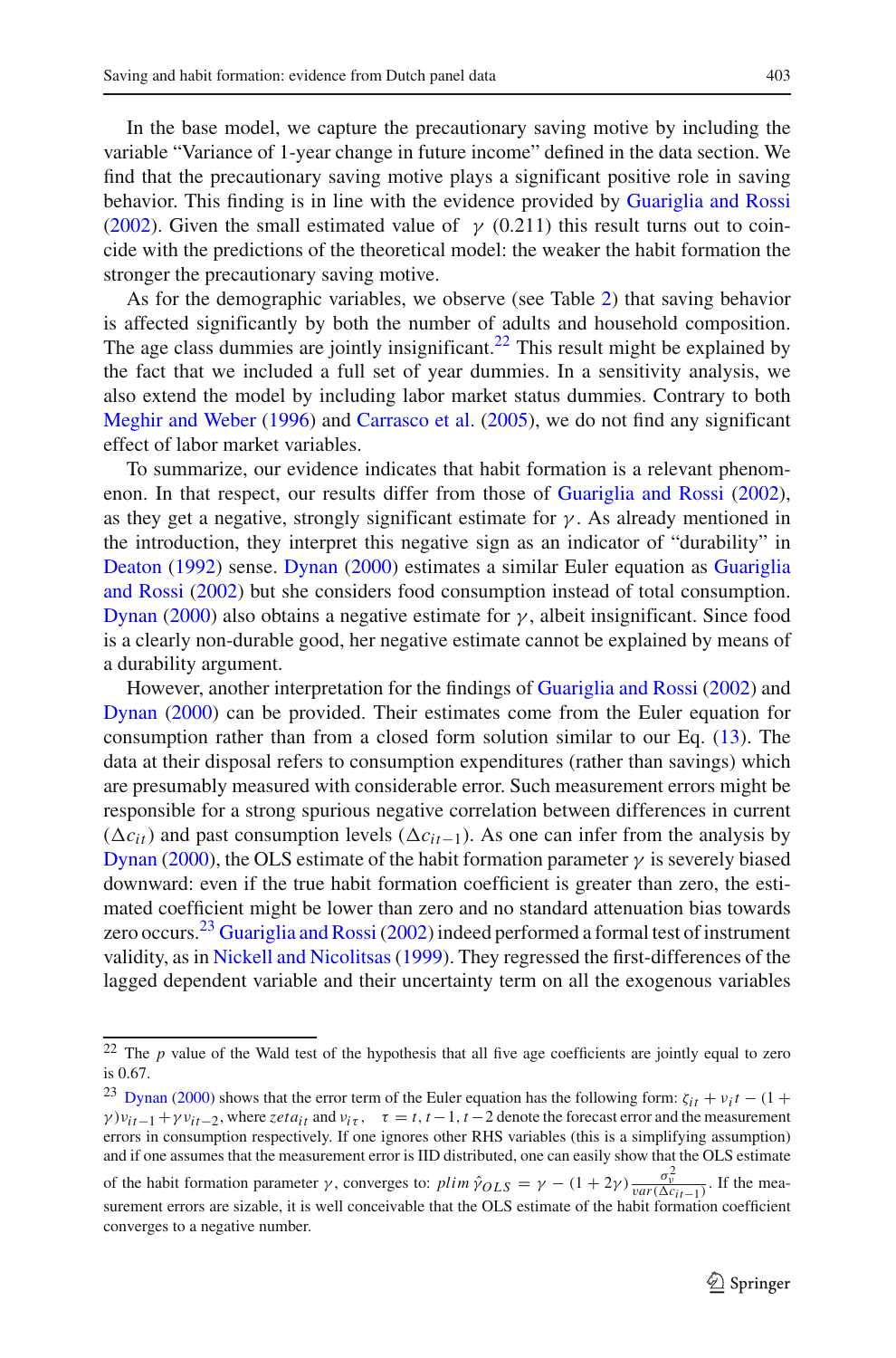in their Eq. [\(13\)](#page-12-4) plus the remaining instruments, using a GLS random-effects method. They then tested for the joint significance of the later instruments, using a Wald test. In both cases, they obtained  $p$  values equal to 0.00, indicating that the instruments generally have sufficient explanatory power. Moreover, they also used a system-GMM estimator, proposed by Blundell and Bond (1998), which combines the standard set of equations in first differences with suitably lagged first-differences as instruments. The latter instruments are generally highly informative and allow to overcome the weak instrument bias. In other words, the empirical results of [Guariglia and Rossi](#page-21-17) [\(2002\)](#page-21-17) should be taken seriously.

In order to better understand the role of precautionary saving, we perform a sensitivity analysis by using an alternative measure of income uncertainty. Instead of the measure employed by [Das and Donkers](#page-21-22) [\(1999](#page-21-22)), we only consider the information related to how (un)certain respondents are about income changes next year and 5 years ahead (see also [Hochguertel 2003](#page-21-23)). The results are summarized in Table [2,](#page-15-0) column "model 2". In this case we do not find any evidence for precautionary saving. The other parameter estimates are not much affected by the choice of the precautionary saving measure.

It is worth noting that our definition of saving is based on information about money put aside and wealth. An alternative definition would be computing first differences in wealth. In the latter specification, our empirical model would take the following form:

$$
\Delta A_t = \gamma \Delta A_{t-1} + x_{it}' \theta + \alpha_i + \epsilon_{it} \tag{24}
$$

<span id="page-19-0"></span>Obviously, there exists a strong negative correlation between  $\Delta A_t$  and  $\Delta A_{t-1}$ because  $A_t$  is measured with considerable error. If we estimate Eq.  $(24)$  by means of OLS we get a negative estimate for  $\gamma$ . Even by applying GMM (see Table [2,](#page-15-0) column "Model 3"), we obtain a significant negative estimate of  $\gamma$ :  $-0.46$  (standard error 0.19). Given the fact that  $A_t$  is measured with error, we have employed the following moment conditions instead of Eqs. [\(20\)](#page-13-0) and [\(21\)](#page-13-0):

$$
E[\Delta A_{it-4} \Delta u_{it}] = 0 \tag{25}
$$

$$
E[u_{it}\Delta(\Delta A_{it-3})] = 0 \tag{26}
$$

This procedure would imply a loss of one year of observations, the number of observations dropping from 4,194 to 2,609. More importantly, the problem with the system GMM estimation is that we do not have good instruments for  $\Delta A_{it-1}$  (and  $\Delta(\Delta A_{it-1})$ ) at our disposal, because this saving measure is extremely noisy.<sup>24</sup> As a consequence, we have decided not to build (and work with) the saving measure with information about differences in wealth.

Finally, we consider [Guariglia and Rossi](#page-21-17) [\(2002](#page-21-17)[\)](#page-21-16) [extension](#page-21-16) [of](#page-21-16) [the](#page-21-16) [model](#page-21-16) [of](#page-21-16) Alessie and Lusardi[\(1997\)](#page-21-16) (cf. Eq. [11\)](#page-7-1). This model implies that we should extend the empirical model [\(13\)](#page-12-4) by adding lagged consumption to the right hand side:

<span id="page-19-1"></span><sup>&</sup>lt;sup>24</sup> As we did for the main specification (cf. Table [2\)](#page-15-0), we perform two  $F$  tests to investigate whether we are able to predict the endogenous RHS variables *Ait*−<sup>1</sup> and (*Ait*−1). Unfortunately, we end up with low *F* values and high *p* values. For the *Ait*−<sup>1</sup> regression the *F* value (*p* value) is equal to 2.50 (0.041) and for the  $\Delta(\Delta A_{it-1})$  regression equal to 1.76 (0.135).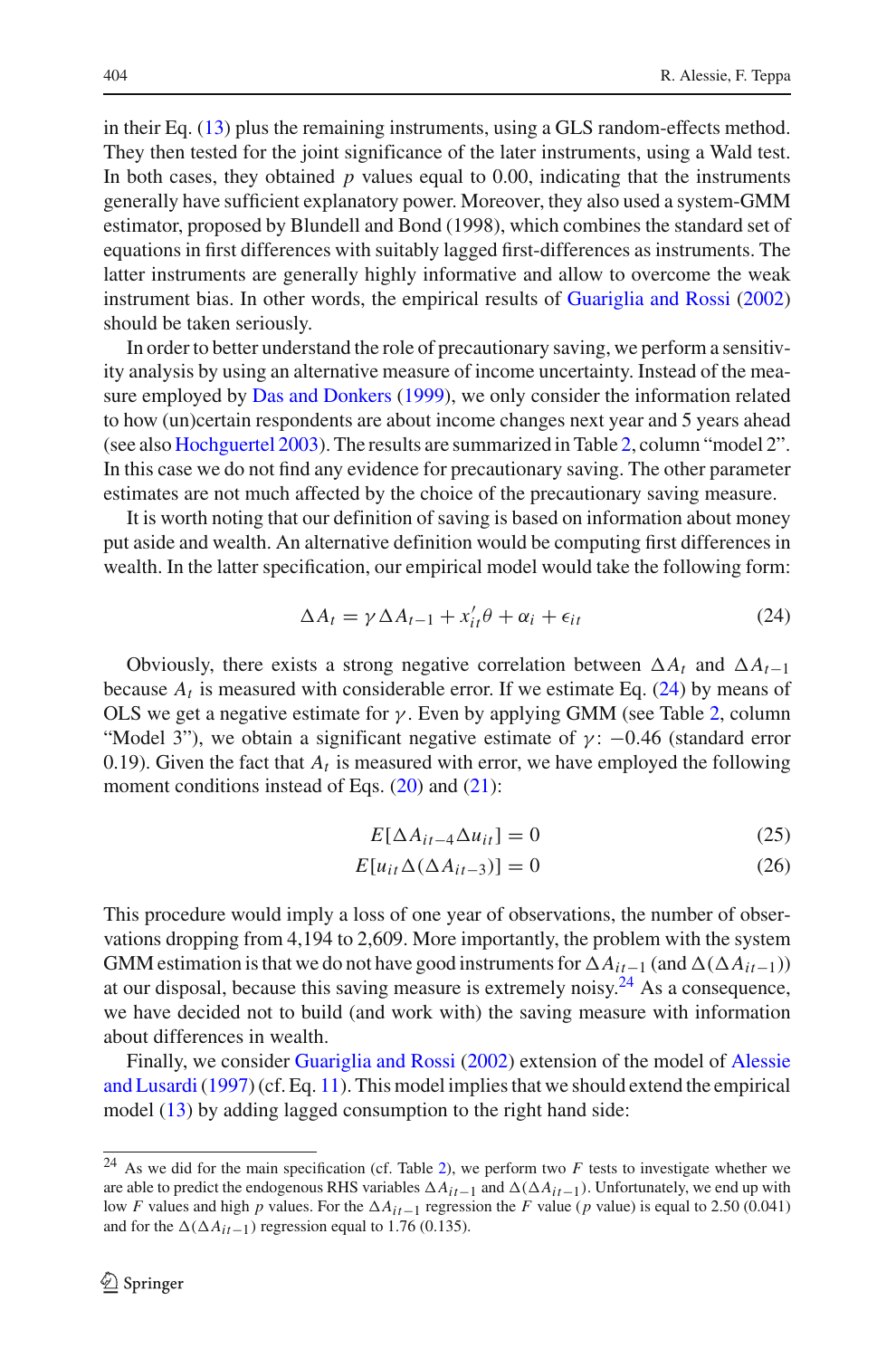$$
s_{it} = \zeta_1 s_{it-1} + x_{it}' \theta + \zeta_2 c_{it-1} + \alpha_i + \epsilon_{it}
$$
 (27)

<span id="page-20-1"></span>Since we do not observe consumption directly, we rewrite Eq. [\(27\)](#page-20-1) as follows:

$$
s_{it} = (\zeta_1 - \zeta_2)s_{it-1} + x_{it}'\theta + \zeta_2 Y_{it-1} + \alpha_i + \epsilon_{it}
$$
 (28)

where  $Y_{it-1}$  = total household income in year  $t-1$ . In the estimation of Eq. [\(2\)](#page-4-1) we assume that  $Y_{it-1}$  is a strictly exogenous variable but we allow for a possible correlation between this variable and the individual effect. It appears that the estimated coefficient  $\zeta_2$  is rather small and not significantly different from 0 (see Table [2,](#page-15-0) column "Model 4"). This result can be explained by  $\rho$  is approximately equal to *r* (if they are exactly equal then  $\zeta_2 = 0$ . In other words, we do not reject the hypothesis that [Guariglia and Rossi](#page-21-17) [\(2002\)](#page-21-17) model and the one of [Alessie and Lusardi](#page-21-16) [\(1997](#page-21-16)) are observationally equivalent. This result should be interpreted with care. If *r* is close to  $ρ$ , one needs a lot of observations in order to get a significant estimate for  $ζ_2$ . Our dataset is presumably too small in order to get such a precise estimate.

### <span id="page-20-0"></span>**6 Conclusions**

This paper focuses on the role of habit formation in individual preferences. In this study, the model of [Alessie and Lusardi](#page-21-16) [\(1997](#page-21-16)[\)](#page-21-17) [and](#page-21-17) [its](#page-21-17) [extension](#page-21-17) [by](#page-21-17) Guariglia and Rossi [\(2002\)](#page-21-17) are considered. Our empirical specifications are based on their closedform solutions, where saving is expressed as a function of lagged saving and other regressors. In our study, we use a longitudinal data set from the Netherlands that allows us to disentangle the role of habit formation from unobserved heterogeneity. Contrary to other studies using survey data (using the Euler equation for consumption, both [Dynan](#page-21-13) [\(2000](#page-21-13)) and [Guariglia and Rossi](#page-21-17) [\(2002](#page-21-17)) find negative estimates of the habit formation coefficient), we find evidence in favor of habit formation. However, the magnitude of the habit formation coefficient is rather small. Income uncertainty seems also to affect saving behavior of Dutch households.

We should note that the habit formation model is not fully accepted by the data. We find evidence in favor of a short planning horizon and liquidity constraints. More theoretical research seems to be needed in order to investigate the joint impact of liquidity constraints and habit formation.

Finally[,](#page-21-28) [up](#page-21-28) [to](#page-21-28) [this](#page-21-28) [point](#page-21-28) [we](#page-21-28) [have](#page-21-28) [not](#page-21-28) [looked](#page-21-28) [at](#page-21-28) [preference](#page-21-28) [interdependence](#page-21-28) [\(](#page-21-28)Maurer and Meier [2008\)](#page-21-28), which might (partially) explain the significance of the habit formation coefficient we have found. This should be on the agenda for future research.

**Acknowledgments** We thank Arie Kapteyn, Jan van Ours, Mario Padula, Arthur van Soest and seminar participants at the University of Lausanne for their helpful comments. We are very grateful to two anonymous referees for their useful suggestions. Any remaining errors are our responsibility. In this paper, use is made of data of the DNB Household Survey (formerly known as CentER Savings Survey); we thank CentERdata at Tilburg University for supplying them.

**Open Access** This article is distributed under the terms of the Creative Commons Attribution Noncommercial License which permits any noncommercial use, distribution, and reproduction in any medium, provided the original author(s) and source are credited.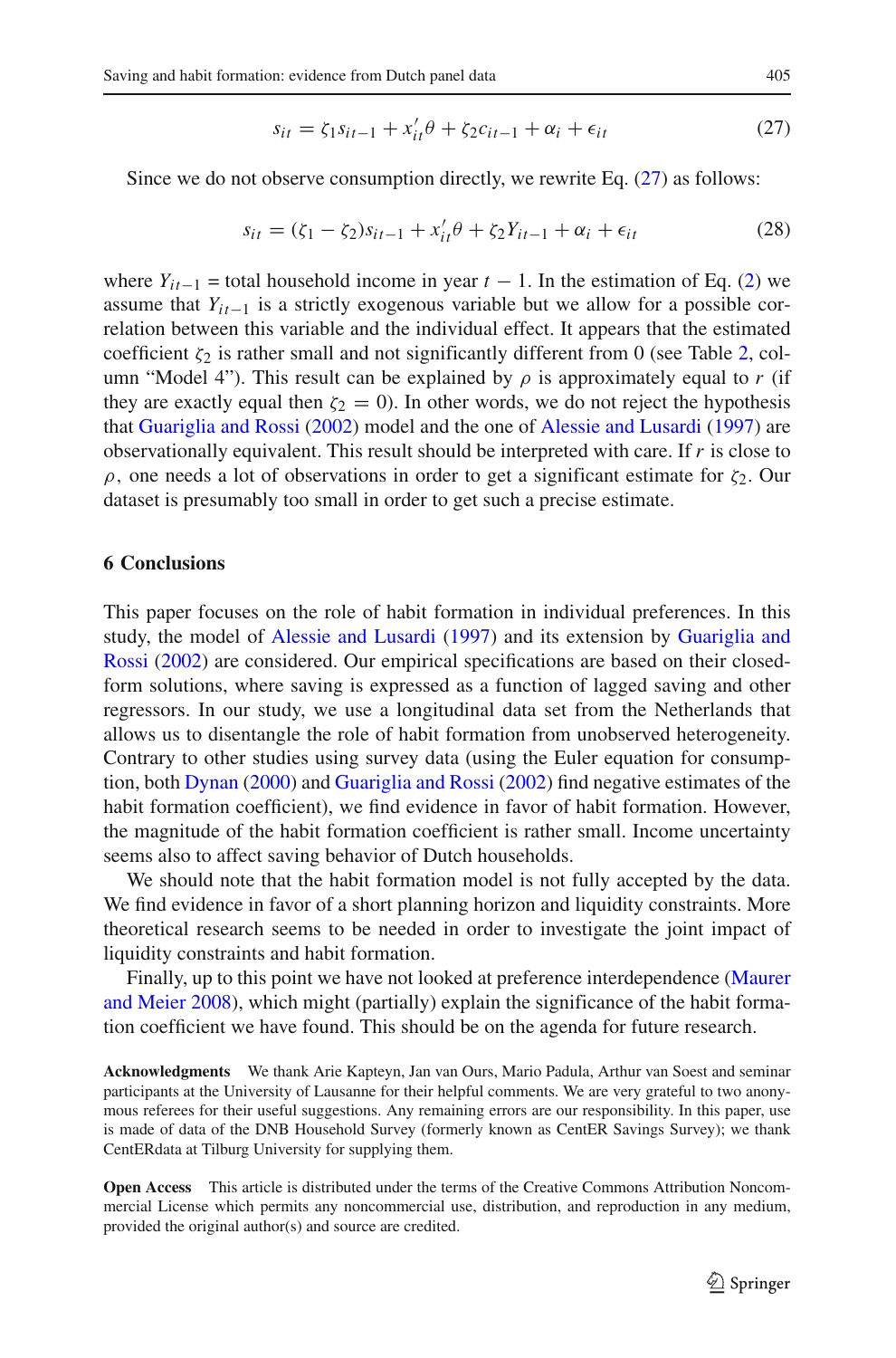### **References**

<span id="page-21-21"></span><span id="page-21-2"></span>Abel A (1990) Asset prices under habit formation and catching up with the Jones. Am Econ Rev 40:38–42 Alessie R, Hochguertel S, van Soest A (2002) Household portfolios in the Netherlands. In: Guiso L,

Haliassos M, Jappelli T (eds) Household portfolios. University Press, Cambridge pp 341–388

- <span id="page-21-16"></span>Alessie R, Lusardi A (1997) Consumption, saving and habit formation. Econ Lett 55:103–108
- <span id="page-21-24"></span>Angelini V (2009) Consumption and habit formation when time horizon is finite. Econ Lett (forthcoming)

Arellano M, Bond S (1991) Some tests of specification for panel data: Monte Carlo evidence and an application to employment equations. Rev Econ Stud 58:277–297

- Blundell R, Bond S (1998) Initial conditions and moment restrictions in dynamic panel data models. J Econometrics 87:115–143
- <span id="page-21-25"></span>Blundell R, Bond S, Windmeijer F (2000) Estimation in dynamic panel data models: improving on the performance of the standard GMM estimators. In: Baltagi B (ed) Nonstationary panels, panel cointegration, and dynamic panels. Advances in econometrics, vol 15. JAI Press, Amsterdam
- Bond S, Hoeffler A, Temple J (2001) GMM estimation of empirical growth models. CEPR discussion paper 3048
- Caballero R (1990) Consumption puzzles and precautionary savings. J Monet Econ 25:113–136
- <span id="page-21-27"></span><span id="page-21-19"></span>Campbell J (1987) Does saving anticipate declining labor income? An alternative test of the permanent income hypothesis. Econometrica 55:1249–1273
- <span id="page-21-3"></span>Campbell J, Cochrane J (1999) By force of habit: a consumption-based explanation of aggregate stock market behaviour. J Polit Econ 107:205–251
- Campbell J, Deaton A (1989) Why is consumption so smooth?. Rev Econ Stud 56:357–374
- <span id="page-21-14"></span><span id="page-21-9"></span>Carrasco R, Labeaga J, Lopez-salido J (2005) Consumption and habits: evidence from panel data. Econ J 115:144–165
- <span id="page-21-20"></span>Carroll C (2002) Risky habits and the marginal propensity to consume out of permanent income. Computing in economics and finance, vol 42. Society for Computational Economics
- <span id="page-21-4"></span>Carroll C, Overland J, Weil D (2000) Saving and growth with habit formation. Am Econ Rev 90:341–355

<span id="page-21-22"></span>Das M, Donkers B (1999) How certain are Dutch households about future income? An empirical analysis. Rev Income Wealth 45:325–338

- <span id="page-21-18"></span>Deaton A (1992) Understanding consumption. Clarendon Press, Oxford
- <span id="page-21-5"></span>Dunn K, Singleton K (1986) Modeling the term structure of interest rates under non-separable utility and durability of goods. J Financ Econ 17:27–55
- <span id="page-21-13"></span>Dynan K (2000) Habit formation in consumer preferences: evidence from panel data. Am Econ Rev 90: 391–406
- <span id="page-21-6"></span>Ferson W, Constantinides G (1991) Habit persistence and durability in aggregate consumption: empirical tests. J Financ Econ 29:199–240
- <span id="page-21-8"></span>Flavin M (1981) The adjustment of consumption to changing expectations about future income. J Polit Econ 89:974–1009
- <span id="page-21-17"></span>Guariglia A, Rossi M (2002) Consumption, habit formation and precautionary saving: evidence from the British Household Panel Survey. Oxf Econ Pap 54:1–19
- <span id="page-21-23"></span>Hochguertel S (2003) Precautionary motives and portfolio decisions. J Appl Econ 18:61–77
- <span id="page-21-7"></span>Hotz J, Kydland F, Sedlacek G (1988) Intertemporal preferences and labor supply. Econometrica 56: 335–360
- <span id="page-21-15"></span>Malley J, Molana H (2006) Further evidence from aggregate data on the life-cycle-permanent-income model. Empir Econ 31:1025–1041
- <span id="page-21-28"></span>Maurer J, Meier A (2008) Smooth it like the 'Joneses'? Estimating peer-group effects in intertemporal consumption choice. Econ J 118:454–476
- <span id="page-21-12"></span>Meghir C,Weber G (1996) Intertemporal nonseparability or borrowing restrictions? A disaggregate analysis using a U.S. consumption panel. Econometrica 64:1151–1181
- Mehra R, Prescott E (1985) The equity premium: a puzzle. J Monet Econ 15:145–161
- <span id="page-21-26"></span><span id="page-21-11"></span>Nickell S, Nicolitsas D (1999) How does financial pressure affect firms? Eur Econ Rev 43:1435–1456
- <span id="page-21-0"></span>Pollak R (1970) Habit formation and dynamic demand function. J Polit Econ 78:745–763
- Roodman D (2006) How to do xtabond2: an introduction to "difference" and "system" GMM in Stata. Center for Global Development Working Paper 103
- <span id="page-21-10"></span>Runkle D (1991) Liquidity constraints and the permanent income hypothesis: evidence from panel data. J Monet Econ 27:73–98
- <span id="page-21-1"></span>Spinnewijn F (1981) Rational habit formation. Eur Econ Rev 15:91–109